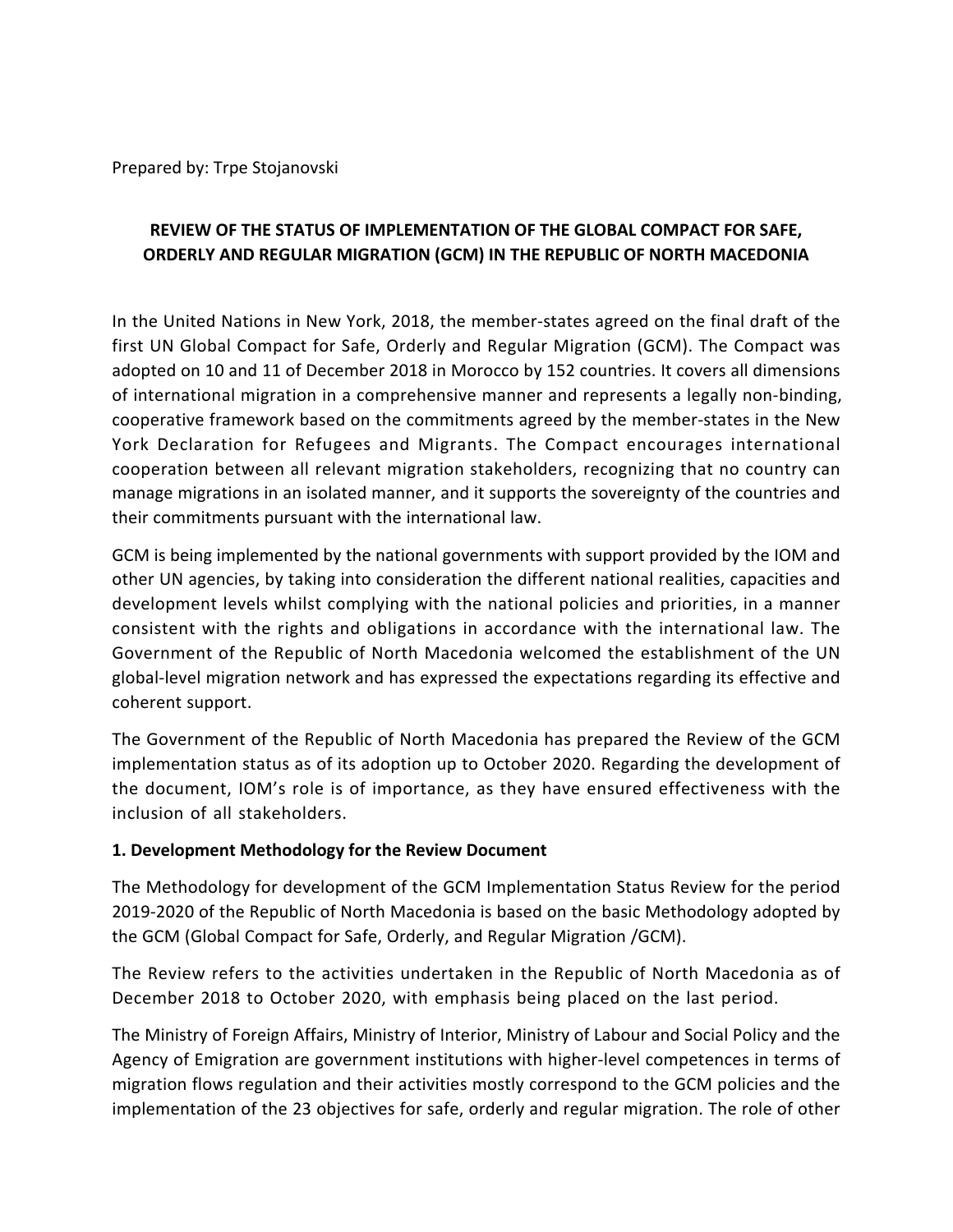government institutions is also important, such as of the Ministry of Finance, National Bank of the Republic of North Macedonia, Ministry of Education and Science, Ministry of Economy, Ministry of Justice, State Statistics Office, Employment Agency and others, which have competences regarding the migration processes and, accordingly, regarding the achievement of the GCM objectives in the Republic of North Macedonia.

Engagement of NGOs, the academic community, Red Cross, as well as of the regional and international organizations with mandate to undertake actions in the migration flows, supplements the Review document and the contents of activities, and it also refers to additional activities to be undertaken by the country for the purposes of more effective GCM implementation.

In addition to the contribution from the institutions, for the purposes of developing this Review, IOM has enabled the realization of 19 interviews with representatives of the stakeholders in September 2020. Obtained information have been incorporated in the text and essentially reflects the GCM impact on the migration situation in the Republic of North Macedonia, and notably the policies and GCM involvement in the implementation of government measures by the stakeholders, progress achieved, as well as the challenges faced by the country.

The Review contains information on the GCM implementation progress in the Republic of North Macedonia, in particular regarding the implementation status for the 23 GCM objectives, with illustration of policies or promising practices related to the achievement of the objectives.

The Review also includes the steps undertaken or to be undertaken by the Republic of North Macedonia for the purposes of continuing the comprehensive integration of the GCM vision and principles into national strategies and implementation plans up to the end of 2020 and beyond. Difficulties and lack of resources are presented, which are faced by the institutions in the achievement of GCM objectives, and the measures undertaken by the country so as to improve the mobilization of funds for implementation of activities.

This Review is aimed to present the status of implementation of the GCM objectives in the Republic of North Macedonia.

### **2. Policies and Environment**

The adoption of the Migration policy of the Republic of North Macedonia 2015 – 2020 represents a continuation of the Resolution on Migration Policy of the Republic of Macedonia 2009-2014 and it is an important activity aimed towards the establishment of a legal framework in the field of migrations, duly harmonized with the legal framework of the European Union and the 2000 UN Convention (Palermo Convention) with the three protocols. In accordance with the Stabilization and Association Agreement with the European Union, the country has undertaken the obligation for cooperation in the field of visas, border control, asylum and migrations. Moreover, the Republic of North Macedonia has obliged itself to cooperate in the field of addressing illegal migrations and readmission.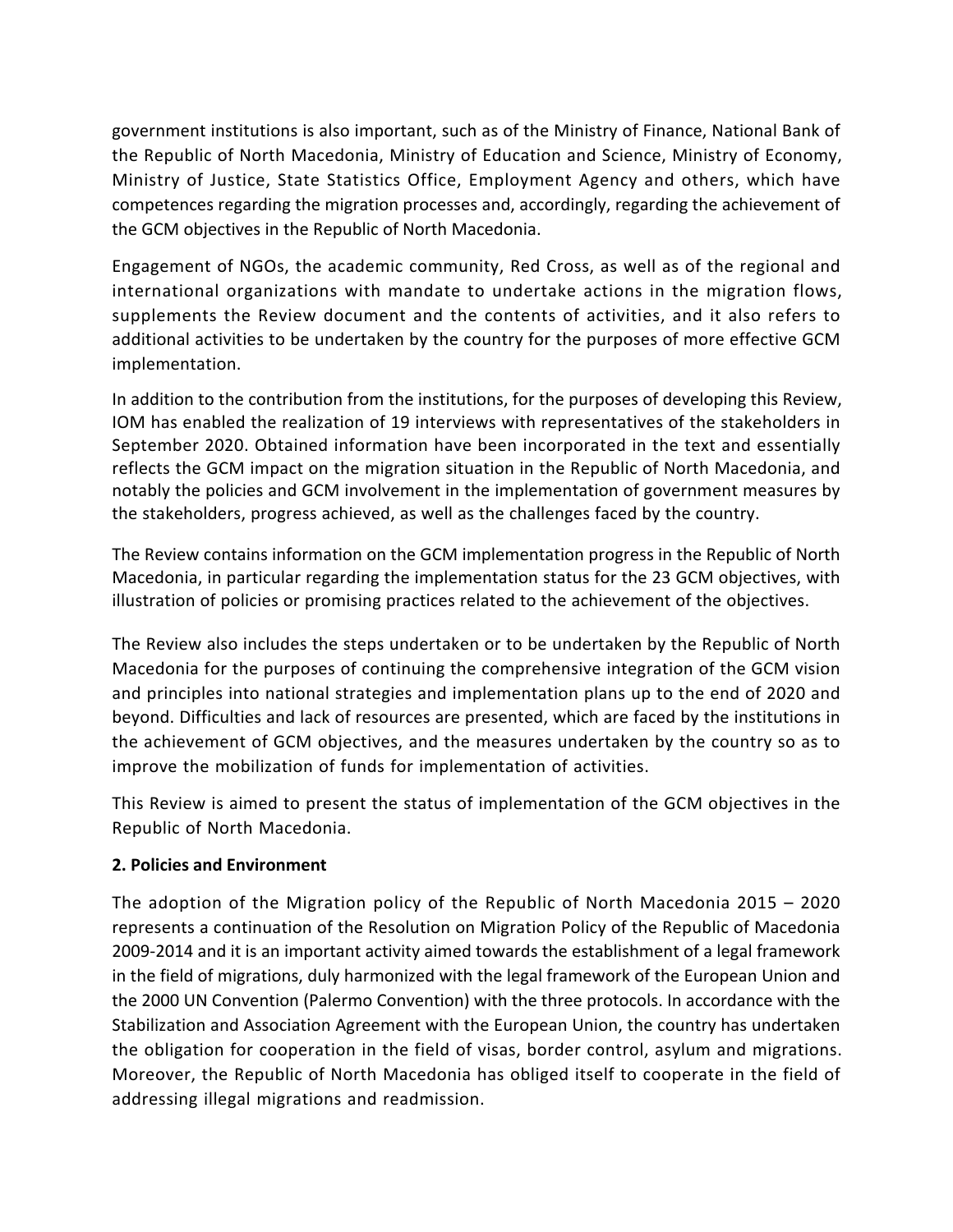In addition to the Resolution on Migration Policy, the Republic of North Macedonia also has other strategies addressing the objectives, measures and activities in the field of countering trafficking in human beings and illegal migration, integrated border management, cooperation with the diaspora, etc. The timeframe for some of the strategies shall expire during this year and the new multiannual documents are to be adopted by the end of 2020. The timeline provides for additional harmonization of the new strategic documents with the GCM and its integration as an important instrument, in the field of migrations.

The German presidency over the Council of the EU, which commenced on 1 July 2020, in times when Europe is facing one of the biggest health crisis in the latest history and which is carried out with the motto "Together for Europe's recovery", includes in the focus the importance of multilateralism and finding answers to global challenges oriented to the future (Nechev, 2020). Safety and migration are positioned high in the presidency's priorities. Reforms and improvement of the common asylum system in Europe, in this mandate, have commenced moving in the direction of upgrading the existing regulations for responsibility and solidarity, by creating a more functional asylum system in Europe.

The COVID 19-caused pandemics has seriously impacted the situations and the environment in the country, in all areas. Danger from contagion, in times of increased irregular migration, poses a real threat for the migrants. An upward trend has been observed regarding the migrant smuggling, in particular since May 2020. Emerging circumstances increase the risk of contagion for the police officers, social services and volunteers.

GCM was recognized as one of the important documents taken into consideration in the planning and realization of activities in the field of national-level migration management. In the period of development and adoption (2018), the document was analysed by the MFA, MoI, MLSP, and other competent institutions in the country, where it was established that the policies and objectives of the document affirm human rights and freedoms, systematize the needs and care for the migrants as a vulnerable category and represent the basis for further strengthening of the instruments for comprehensive migration flow management by the institutions of the Republic of North Macedonia. In that respect, the support for GCM adoption has been presented, as well as the positive assessments for its integration by the competent authorities in the country.

GCM has a positive impact and can provide more synergy in the process of accession negotiations for EU membership, regarding the amendments and supplementing of the regulation pertaining to migration and border security which provides for more efficient border operations, as well as further harmonization of the national legislation with the European **acquis.** GCM is in concordance with the EU regulations which are being transposed in the national legislation. This setting shall assist the further affirmation of the Global Compact for Migrations objectives.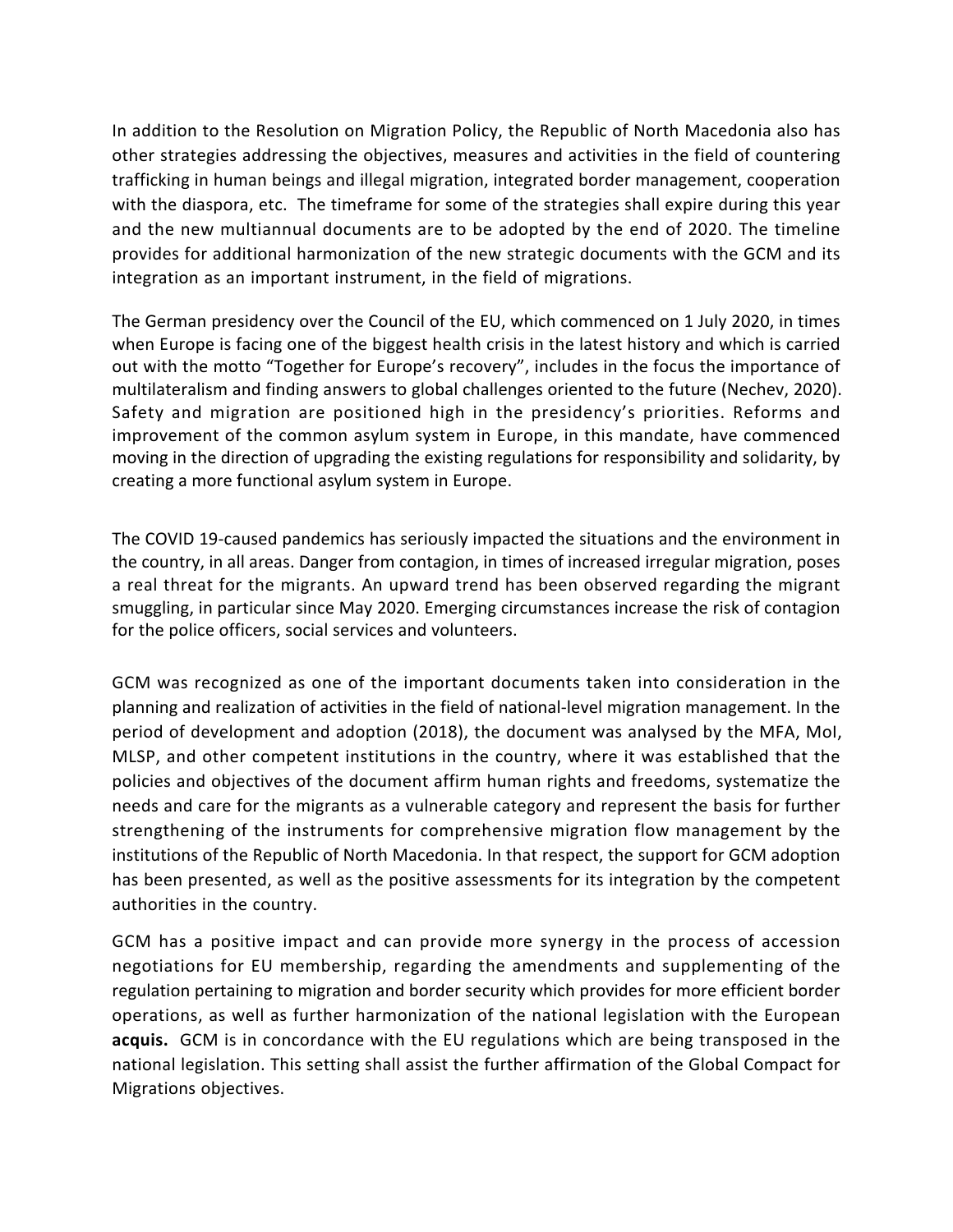The comprehensiveness promoted by the GCM assumes that the many answers currently lacking in the countries regarding the more efficient migration management should be sought through scientific research and projects which shall produce practical results of use value. The Horizon Programme, as well as other EU programs, provide for the achievement of good results.

The 2019 EC Annual Report concludes that the Republic of North Macedonia has achieved good progress, including as regards the legal harmonization in the field of migration.

In most strategy types of the competent state institutions, GCM is not recognized since such strategies have been adopted prior to the adoption of GCM. However, national strategies include objectives and activities which are in accordance with the GCM. Future strategic documents in the field of migrations, currently being developed, shall recognize GCM as an important instrument, which shall assist the improved and comprehensive identification of the migration flows management policies.

In the social affairs domain, the Ministry of Labour and Social Policy (MLSP) recognizes GCM as a document which provides the platform for further strengthening of the support for orderly and organized provision of social services such as the admission, humanitarian assistance, and integration. This represents a solid basis for further more thorough integration of the GCM policies in the work methodology of the national institutions.

One of the concerns, and at the same time a challenge, expressed by the civil sector, is the observed progress in terms of how the country is dealing with the migration flows, and that it lacks a comprehensive approach to the migration processes management in the Republic of North Macedonia. This is an opportunity for GCM to be used as a platform which shall assist the more balanced, comprehensive, sustainable approach in terms of the country's treatment of migration challenges.

### **3. Progress in the Achievement of the GCM Objectives**

In 2018, progress has been achieved in the legal framework improvement with the adoption of the amendments and supplementing of the Law on International and Temporary Protection and the Law on Foreigners. Application of new legal solutions in the past two years has been assessed by the civil society and the academic community as an important step towards harmonization of the national regulation with the international instruments and including an improved, more balanced approach regarding the treatment of migrants and asylum seekers.

The new Law on Foreigners improves the position of the foreigners regarding the procedure for obtaining a temporary and permanent residence permit, whereas the amendments to the Law on Employment of Foreigners contribute to the facilitated procedure for issuance of a work permit for self-employed foreigners.

GCM provides for more specific implementation of migration policies in the treatment of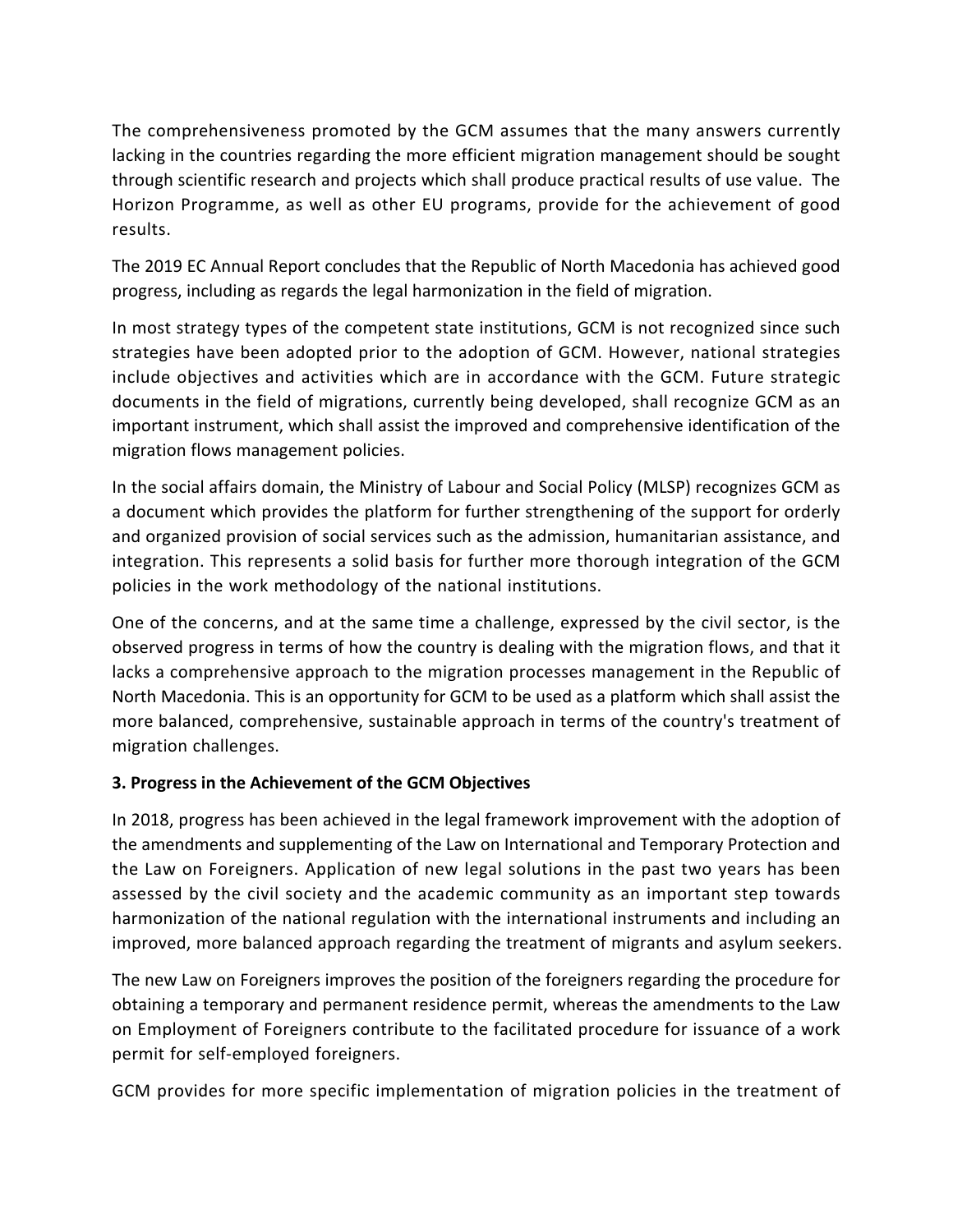migrants and further improvement of the work of government bodies.

The annual EC Progress Report for the Republic of North Macedonia notes progress and division of tasks between institutions dealing with migration. Responsibilities between the Department for Border Affairs and Migration under the Bureau for Public Security of the Ministry of Interior (dealing with the security aspects and border management), Ministry of Labour and Social Policy (managing the access to services and socioeconomic integration of migrants and refugees) and the specialized unit of the Department for Serious and Organized Crime, fighting trafficking in humans and smuggling, have been divided. The objectives contained in the GCM can assist the further specifying of the institutions' capacities, as well as the strengthening of the inter-institutional cooperation.

Policies included in the GCM, as well as the 23 objectives elaborated therein, are mostly new when speaking of the development of migration policies in the Republic of North Macedonia. Measures are being realized by the state institutions, as well as in close cooperation with the national and international organizations, for example in the labour sector, in the domain pertaining to employment of foreigners, trafficking in human beings, integration of refugees, readmission and reintegration of our citizens. However, the GCM-offered approach and the comprehensiveness stemming from the contents of the 23 objectives, raise the horizon for strengthening of the capacities of all stakeholders and improvement of their mutual cooperation. Some of the objectives contained in the GCM have not been fully recognized and the policies for their implementation should be improved. NGOs have pointed to the need for a more balanced approach between the safety and humanitarian aspect, which is currently more in favour of the security aspect. Time distancing from the migrant and refugee crisis (2015) reduces the focus to migrations, which is accompanied by the reduction of the entities in the field. It is indicated that the humanitarian assistance is becoming weaker and the migrants in the field are not being registered in a quality manner. This could be one of the reasons that migrants decide to request favours from the smugglers.

Stakeholders in the Republic of North Macedonia recognize GCM as a comprehensive document for migrations, which is to produce increased impact in the national programs and strategies. For that purpose, increased institutional support is requested in all phases of transposing of the GCM objectives in the national regulation, in the existing strategic documents or the documents being developed so as to maintain continuity, such as: The Resolution on Migration Policy of the Republic of Macedonia 2015-2020; Strategy for demographic development of the Republic of Macedonia 2008-2015; National Strategy of the Republic of North Macedonia for cooperation with the diaspora 2019-2023, with an Action Plan; National strategy for combating trafficking in human beings and illegal migration in the Republic of Macedonia 2017-2020, with National Action Plan; National strategy for development of integrated border management 2015-2019; National strategy for sustainable development in the Republic of Macedonia 2009-2030; Strategy for regional development of the Republic of Macedonia 2009-2019; National Employment Strategy of the Republic of Macedonia 2016-2020; National strategy for reduction of poverty and social exclusion 2010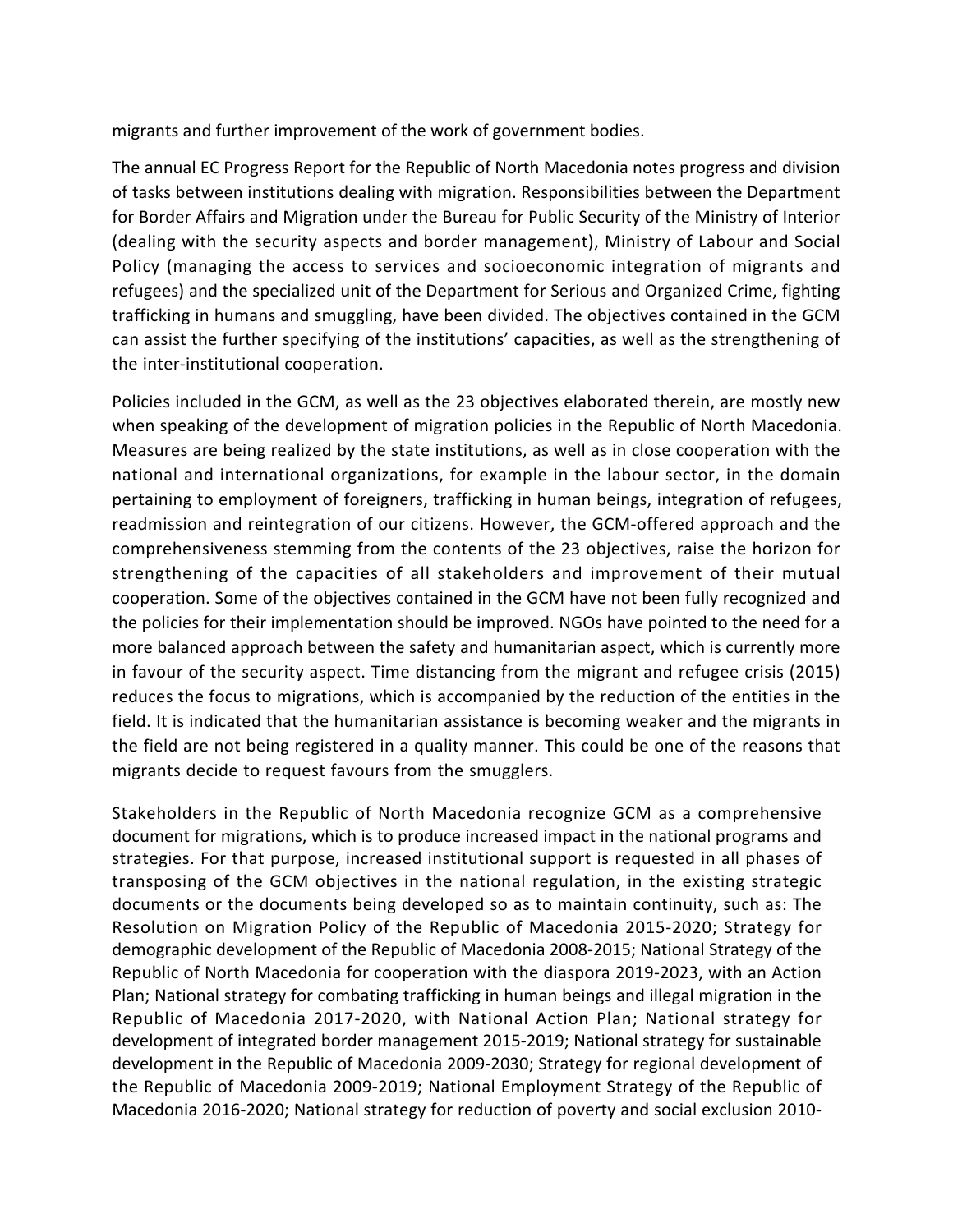2020; Strategy for gender equality 2013-2020 and National strategy for equality and nondiscrimination 2016-2020. Having in mind that many institutions are working on the strategies and documents for the forthcoming period, since the current ones are about to expire or have already expired, the new documents shall reflect the GCM in the fields under competence of the institutions.

IT connection is an important pre-requisite for fast, accurate and efficient communication between competent institutions. Progress has been achieved in terms of strengthening of this objective; however, there is a need of a comprehensive connection (networking) of all state institutions and creation of postulates for efficient operations. GCM and the objectives therein indicate precisely this requirement. IT connection shall provide for postulates for creation of a centralized system for statistical data management, which can be used in real time by all stakeholders.

Recognizing these priorities shall be integrated in the forthcoming new strategic documents, and GCM shall be recognized as a source of policies providing for comprehensiveness in the migration operations.

#### **4. Implementation Means**

In order to integrate GCM in the national migration policies, the Government of the Republic of North Macedonia has expressed its firm readiness with the active participation in the development and adoption of the UN Global document in Marrakesh in 2018.

Its more thorough implementation in the national migration policy is realized within the annual work programs of the government institutions, in which significant financial means are envisaged for the regular activities of the ministries in reference with certain aspects of migrations, as well as through the implementation means for the measures established in specific sector policies. This postulate emphasizes the importance of an increased and more efficient inter-institutional cooperation and coordination of the migration policy activities with the other sector policies. National migration documents envisage development of projects and research with own means, as well as with means and support of the offices of the international organizations in the country. The implementation of the 23 objectives should be given priority.

Migration, both regular and irregular, was also recognized as priority by the European Commission and the UN bodies. The European Commission, through the IPA, Horizon and other programs, finances project aimed at consolidation of the efforts for capacity strengthening in the field of migrations.

UN bodies are assisting the efforts of the Republic of North Macedonia in terms of strengthening the capacities for sustainable implementation of migration operations with expertise, as well as with institutional and material support, within project activities. This type of cooperation has been confirmed as solid and as one that creates good and sustainable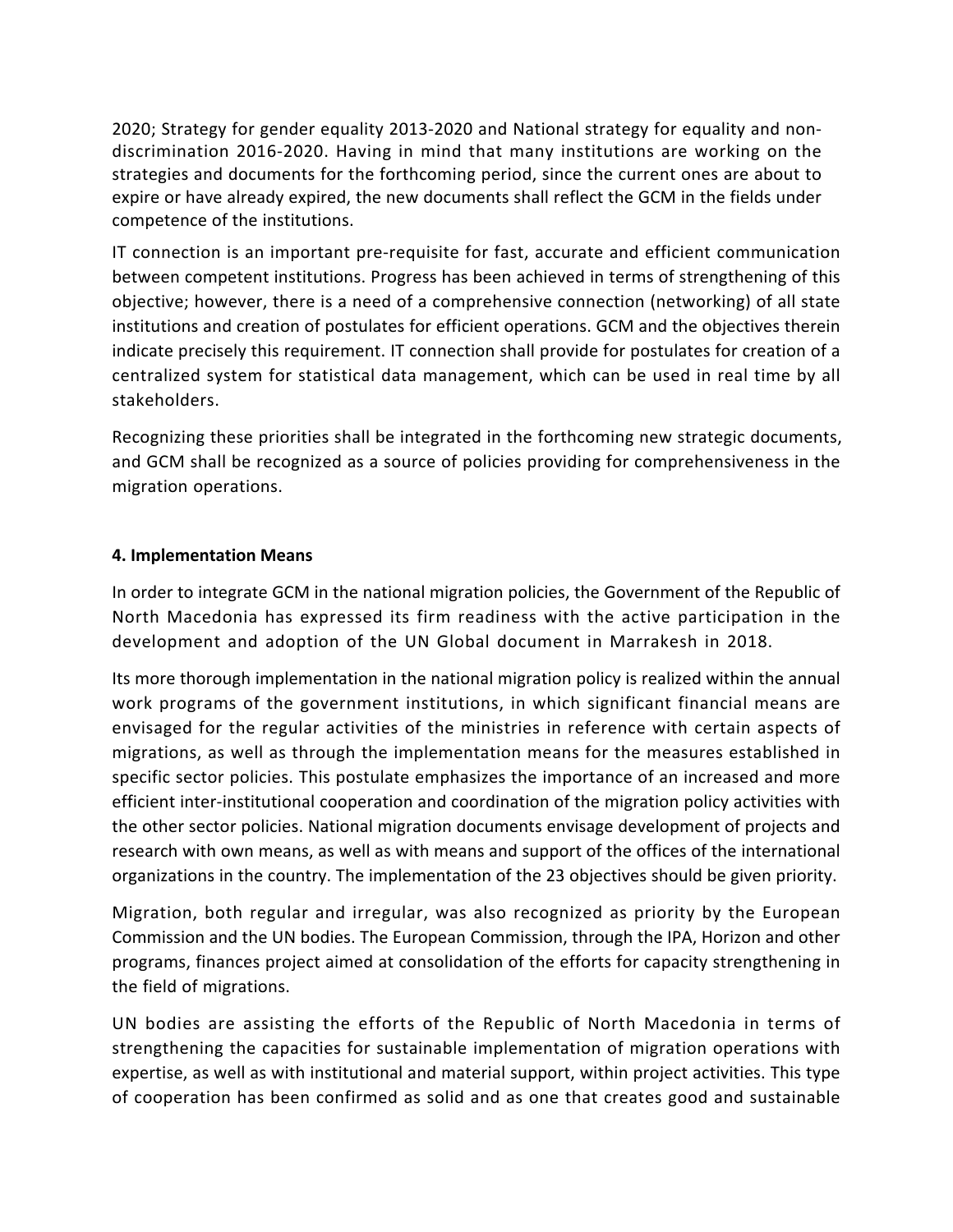results.

By studying GCM and its objectives, the institutions of the Republic of North Macedonia recognize the following priorities, which require financial means:

- · Expertise for the development and further legislation harmonization,
- · Development of a contemporary, comprehensive IT system for documentation of the migration flows in the Republic of North Macedonia,
- · Means for building the infrastructure for improvement of the provision of social services (human resources, facilities, IT systems for data collection),
- · Additional means for improved exercising of the rights and services for persons with regulated residence, as well as for persons under international protection; allocated national budget means are insufficient,
- · Additional means for upgrading of the referral system for the purposes of improving the quality of services for vulnerable persons - migrants, and children in particular.
- · Additional means for implementation of measures for dealing with COVID 19 (including vehicles to enhance the conditions for transport of migrants in a pandemic, systems for disinfection during entry in facilities where migrants are accommodated, a sufficient number of quick COVID – 19 tests, and means for collective and individual protection of migrant residing in the reception centres and all employees that are in direct contact with the migrants.
- · Situation analysis and implementation of activities to enable full operative functionality of the Integrated data base for foreigners, including data on asylum, migrations and visas (IBAS).

### **%1. Next Steps**

The Global Compact for Safe, Orderly and Regular Migration of the UN (GCM) is a reference international instrument, whose policies and objectives shall be reflected in the national documents (strategies and action plans) of the Republic of North Macedonia.

The implementation of the established objectives, as part of the country's migration policy instruments, shall be monitored. Ministries responsible for realization of strategic documents shall submit annual reports on the progress of their realization. GCM existence implies intensifying of the cooperation with the Inter-departmental group for creation of the migration policy, for the purposes of transposing the 23 objectives and activities related thereto in the national documents.

Monitoring performed by the institutions competent for migration policies shall be conducted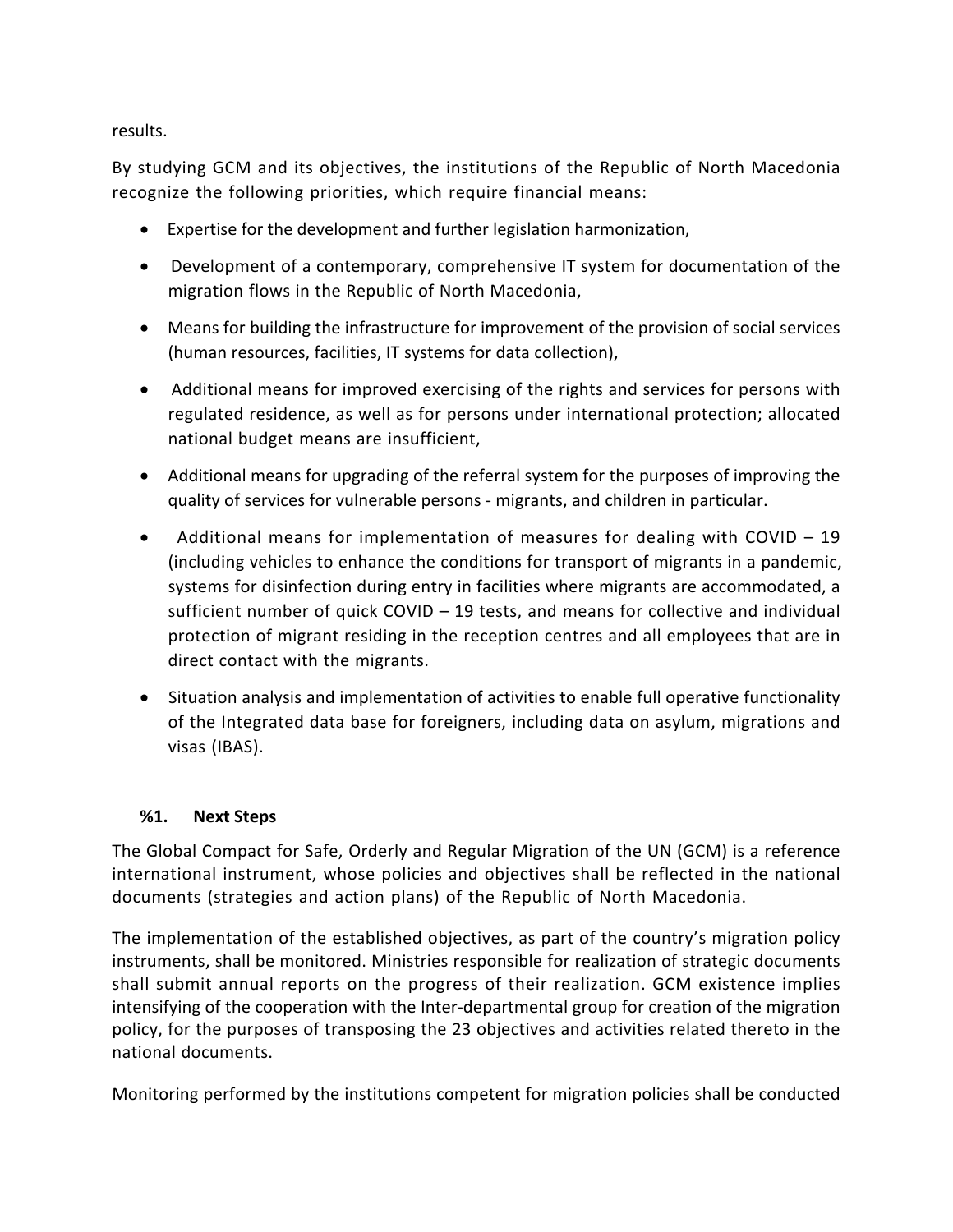so as to determine the progress of realization of the adopted measures and activities and to identify the reasons for the delayed dynamics of their implementation, to maximize efficiency, to enable more synchronized inter-institutional actions, as well as to provide more rational use of resources.

It is recommended that the progress of realization of the GCM measures is to be measured through progress measuring indicators, which are to be developed with the partners from the UN agencies.

GCM evaluation shall be an integral part of the evaluation of the Migration Policy of the Republic of North Macedonia and the Action Plan, for the period as of 2021 and in the future.

By the end of 2020, MFA shall prepare an information to the Government of the Republic of North Macedonia for the purposes of obtaining mandate and shall report on the GCM implementation progress every two years. Accordingly, MFA shall inform the Government and the international organizations on the GCM implementation progress in the Republic of North Macedonia. By the end of 2020, IOM shall, in cooperation with MFA, organize a workshop with the stakeholders, for the purposes of providing an introduction to the GCM-related activities, and to propose the information methodology.

### **Objectives for Safe, Orderly and Regular Migration**

#### **(1) Collect and utilize accurate and disaggregated data as a basis for evidence - based policies**

Collection of accurate data on the migration flows has always been a challenge, since migration is monitored by different institutions, in accordance with different methodology, with different technical means, by persons with different educational backgrounds. This refers to regular migration, but also to the irregular migration. The migration phenomenon, which is rather dynamic, represents a major challenge. Furthermore, another challenge is the non-uniformity of the migration-related methodologies, which are being used by several state bodies, the lack of centralized (single) methodology to be used for registering data, including the statistical indicators. On the other side, the need for accurate and disaggregated data is a postulate for the realistic measures that the country is making efforts to undertake and to provide accurate recommendations for more efficient migration flows management.

Significant progress has been achieved with the introduction of the new integrated central database for foreigners, which includes data on asylum, visa, and migrations. The base enables efficient searching and insight in the movement history of the foreigner in the Republic of North Macedonia.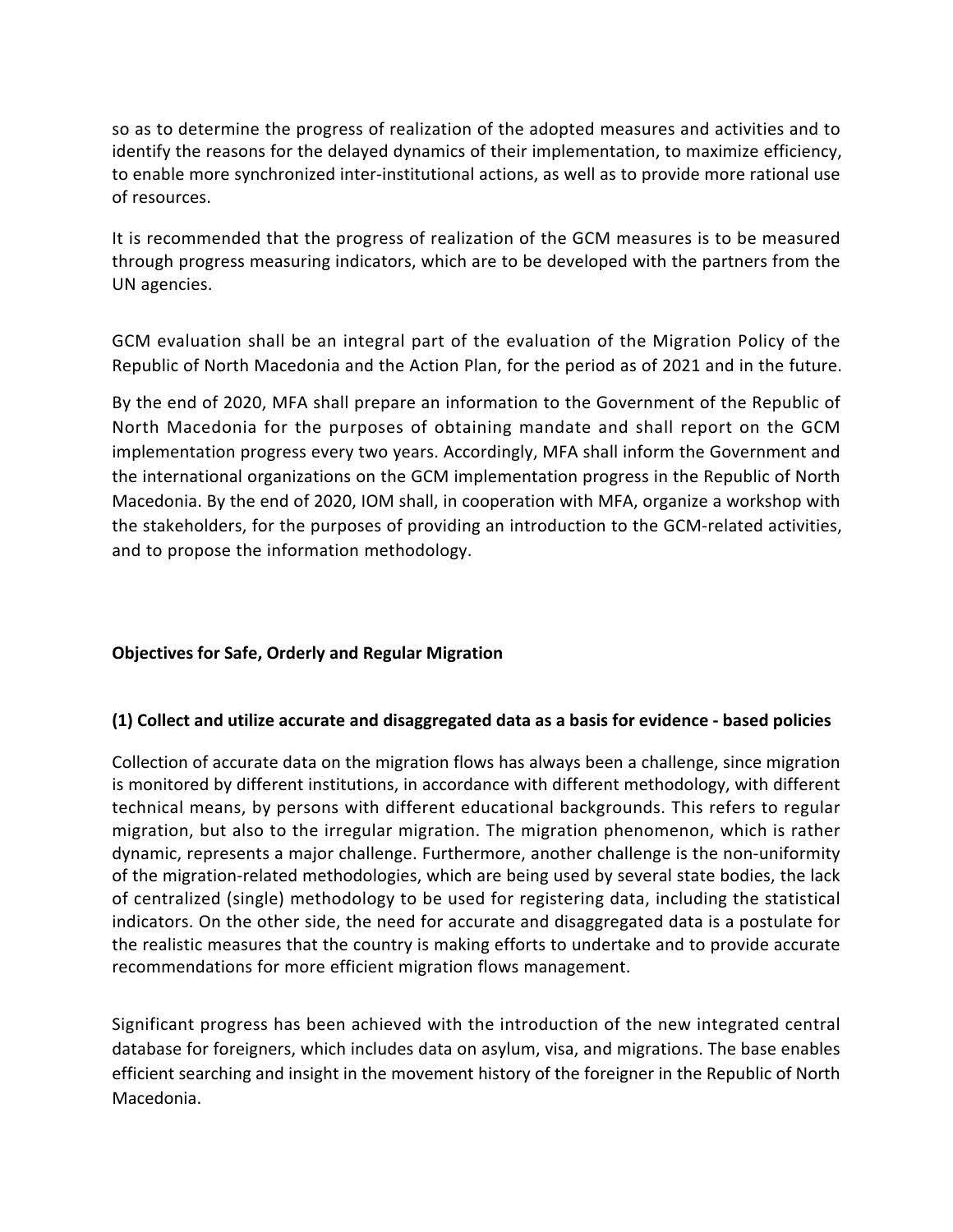The Republic of North Macedonia has no aggregate accurate emigration data. The records of foreigners in our country are kept only at central level (most often in MoI), whereas the local authorities have no information on the foreigners residing on their territories.

In such circumstances, for example, assessments on the emigration scope can be made only through foreign data sources and the countries of admission.

The Ministry of Foreign Affairs – Border Police is included in the regional project CIRAM 2, where in partnership with Frontex, methodology is being developed for collection of statistical data related to border management, in accordance with the methodology used by the Frontex member-states. Under the project, a model is developed with Frontex – EBCGA in the lead, and in cooperation with member states and partner countries including North Macedonia. The goal of the project is to establish a conceptual framework that will assist Frontex and member states to prepare risk analysis under a uniform methodology. The concept is based on the Schengen Border Code and is used in North Macedonia in the same manner as in the member states.

This methodology is based on single standards for Europe and represents a good example for overcoming of the current challenges. National authorities in the Republic of North Macedonia, as well as of the other WB countries, have concluded that progress has been achieved.

The importance of this issue was perceived by the EC, which through the regional project "Regional support to protection sensitive migration management in the Western Balkans and Turkey", financed through the IPA 2 program, provides technical assistance to the countries of the region for strengthening of the migration statistics systems. This activity is being implemented by IOM, in cooperation with the project partners Frontex, UNHCR and EASO. The objective is recognized at two levels. The first level is the national level, where the activities are to strengthen national capacities for collection, systematization and exchange of statistical data related to regular and irregular migration. The second level is the regional level, whose objective is to harmonize the migration statistics in the region, for the purposes of ensuring higher level of comparability and the possibility for regional analysis. The benefit consists of the use of the EU methodology in reference with the EC Regulation 862/2007, which is to ultimately ensure harmonization (both national and regional) with the EU. Data exchange is to commence in 2021.

Beneficiaries and stakeholders for this activity are the MoI (departments OKRA and the Border Police), as primary collectors of data in the field of migrations, and the State Statistics Office, as the main institution responsible for the country's statistical data. For the purposes of enabling regional networking and the possibility for data exchange, IOM has also developed the "Regional Platform for Migration Data Exchange in the Western Balkans", or WB-MIDEX. This Platform shall enable the exchange and issuing of official statistical data between the countries of the region through common forms and methodologies. At the same time, these forms have been duly harmonized with Eurostat's standards, which means that with the exchange of the migration statistics through the WB-MIDEX Platform, direct analysis shall be enabled as well as direct analysis and comparison with the statistics of the European Union on this topic. This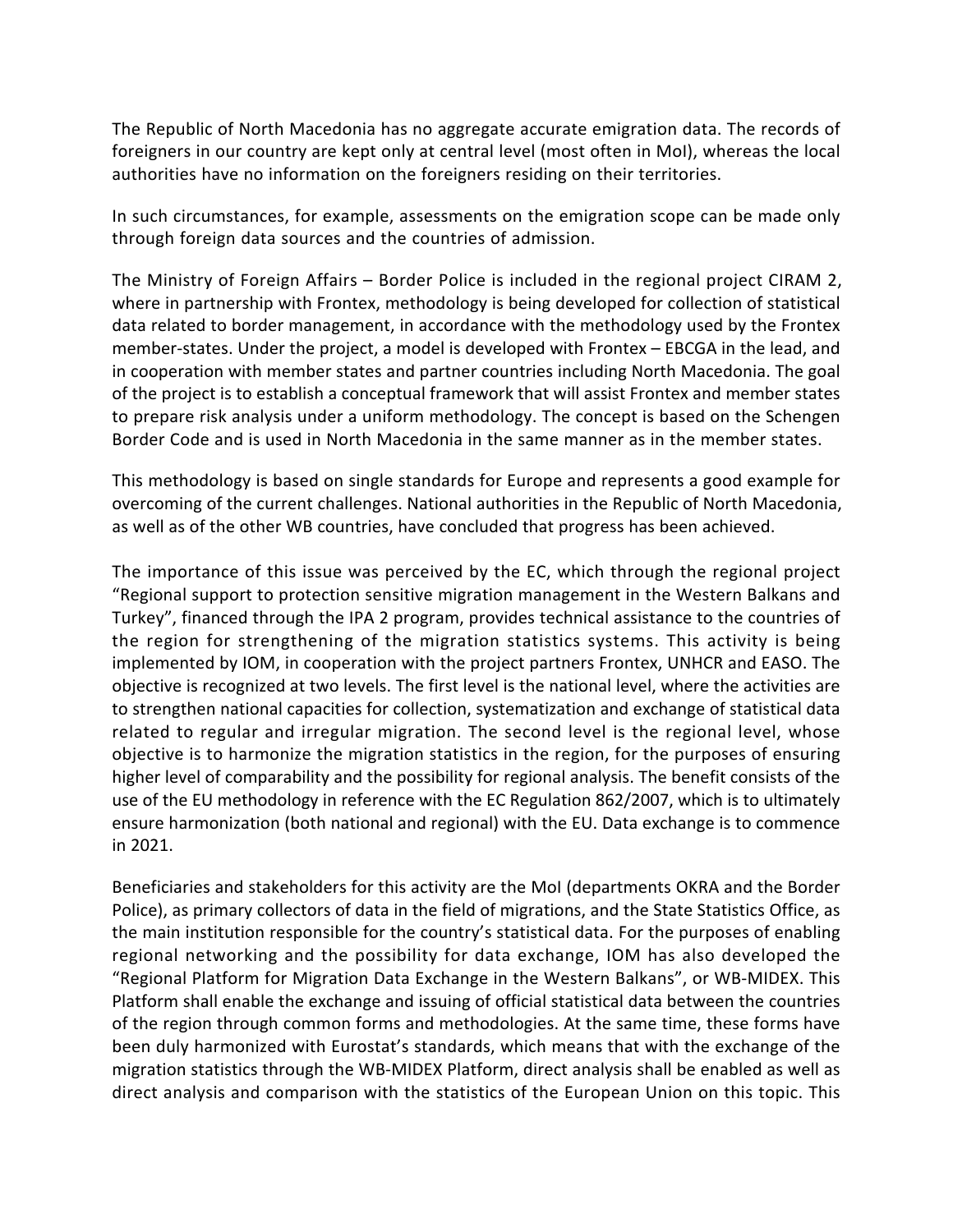platform shall be administered by the MARRI Regional Center, as the single inter-governmental regional initiative dealing with migration-related topics. Following the initial data exchange through WB-MIDEX, IOM and MARRI shall prepare the regional analytical report.

Partnership with Frontex is a good model regarding the manner for accelerated overcoming of the challenges for the Republic of North Macedonia and for the creation of sustainable solutions, which shall additionally accelerate the process of creating assumptions for creation of accurate, systematized data, which can be used for conducting more comprehensive analyses with increased use value.

Stakeholders in the Republic of North Macedonia have agreed that progress has been achieved regarding the methodology for data collection. At the same time, they agree that further significant improvement is required regarding data management.

# **(2) Minimize the adverse drivers and structural factors that compel people to leave their country of origin**

Regarding the external migrations of the Republic of North Macedonia, emigration to European and transatlantic countries of admission has been specific for a longer period of time. Hence, the emigration movements have been singled out as one of the socially-economic processes that marked the XX century and which have continued into the XXI century. Contemporary migration movements from the Republic of North Macedonia to foreign countries have experienced a tendency of continuous growth in the last five decades, accompanied with changes in the structural features of the migrants, the movement routes and the length of their stay.

In reference with these migration movements, it is important to indicate the phenomenon of the so-called potential migration which reaches concerning dimensions. There is a growing number of young highly-educated persons, as well as students at the last faculty years, studying not only the technical and natural sciences, who are considering or planning to leave abroad, indicating most often their dissatisfaction from the rule of law, the inability to provide for their subsistence following the completion of their education, the weaknesses of the educational system, poor health services and the unhealthy environment as the reasons for such decisions. The specifics of the migration wave confirm that, with the emigration, the Republic of North Macedonia is directly and indirectly losing a significant part of its young population and human capital. In the situation of increased potential intellectual emigration, the "brain drain" is still a rather concerning issue.

**Challenges** – The reduction in the scope of permanent emigration of the population and the labor force from the country and the support to the temporary - circular migration represent the biggest challenges of the migration policy for the forthcoming period. Programs of the authorities to secure employment following the completion of the education and to subsidize employment of young people could delay the emigration dynamics. An important challenge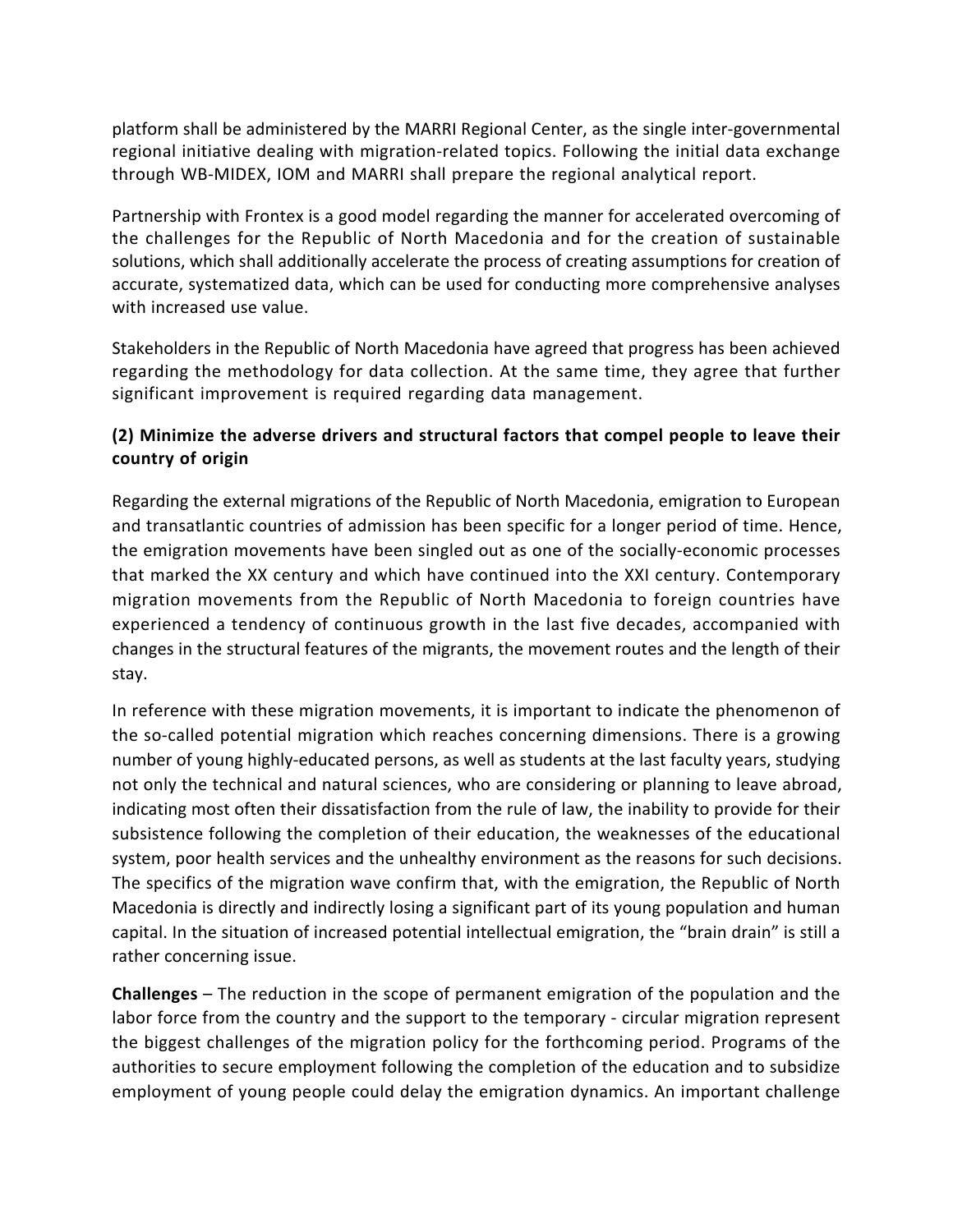could be the use of development potentials and the establishment of cooperation with the Macedonian citizens abroad, as well as the encouragement of the return flows and reintegration. Lack of data regarding the permanent and temporary emigration from the Republic of North Macedonia to foreign countries from national sources, was and still is one of the problems regarding the perception of the specifics of these migratory movements. Statistics from foreign sources provide certain information on the changes in trends; however, one should still take into account their inconsistency and different methodological basis.

Further capacity strengthening of the state institutions is required for the purposes of minimizing adverse drivers and structural factors that compel people to leave their country.

## **(3) Provide accurate and timely information at all stages of migration**

The Republic of North Macedonia has no evaluation of the situation relating to the provision of accurate and timely information at all stages of the migration process.

In the field of regular migration, the Employment Agency has a Migration Information Center which provides information on the migration procedures established with the IOM support.

The Emigration Agency has developed information materials in Macedonian and Albanian language, which contain useful information on the diaspora from North Macedonia and the returnees, and which pertain to the personal status (citizenship, personal documents, rights and obligations of the emigrants without citizenship for entry in the Republic of North Macedonia, pension and disability insurance, Manual 2018), and on the investments in the country and for financial support from the country (Economic Manual 2019).

The new Law on Foreigners envisages provisions for improvement of the position of foreigners in reference with the procedure for issuance of a permit for temporary and permanent residence, whereas the amendments to the Law on Employment of Foreigners have contributed to the facilitated procedure for obtaining work permits for self-employed foreigners, thus enabling more information for the purposes of residence regulation. However, the representatives of the non-governmental sector, interviewed for the needs of this Review, emphasize that the country is restrictively implementing the provisions of the Law and foreigners are facing numerous difficulties (or the inability to complete the procedures) due to the lengthy, expensive and poorly regulated procedure.

Regarding the irregular migration, it is a general belief that there is no information among the migrants from the Far East, Africa and other countries which could deter the migrants from leaving their countries. They are often unaware of the dangers and challenges which they will face, and are therefore an easy target for the traders and human traffickers.

When irregular migrants arrive in the Republic of North Macedonia, they are provided with initial information in multiple languages in the transit reception centers, most often during the interviews with the social workers. Mobile applications are also available, which can be used by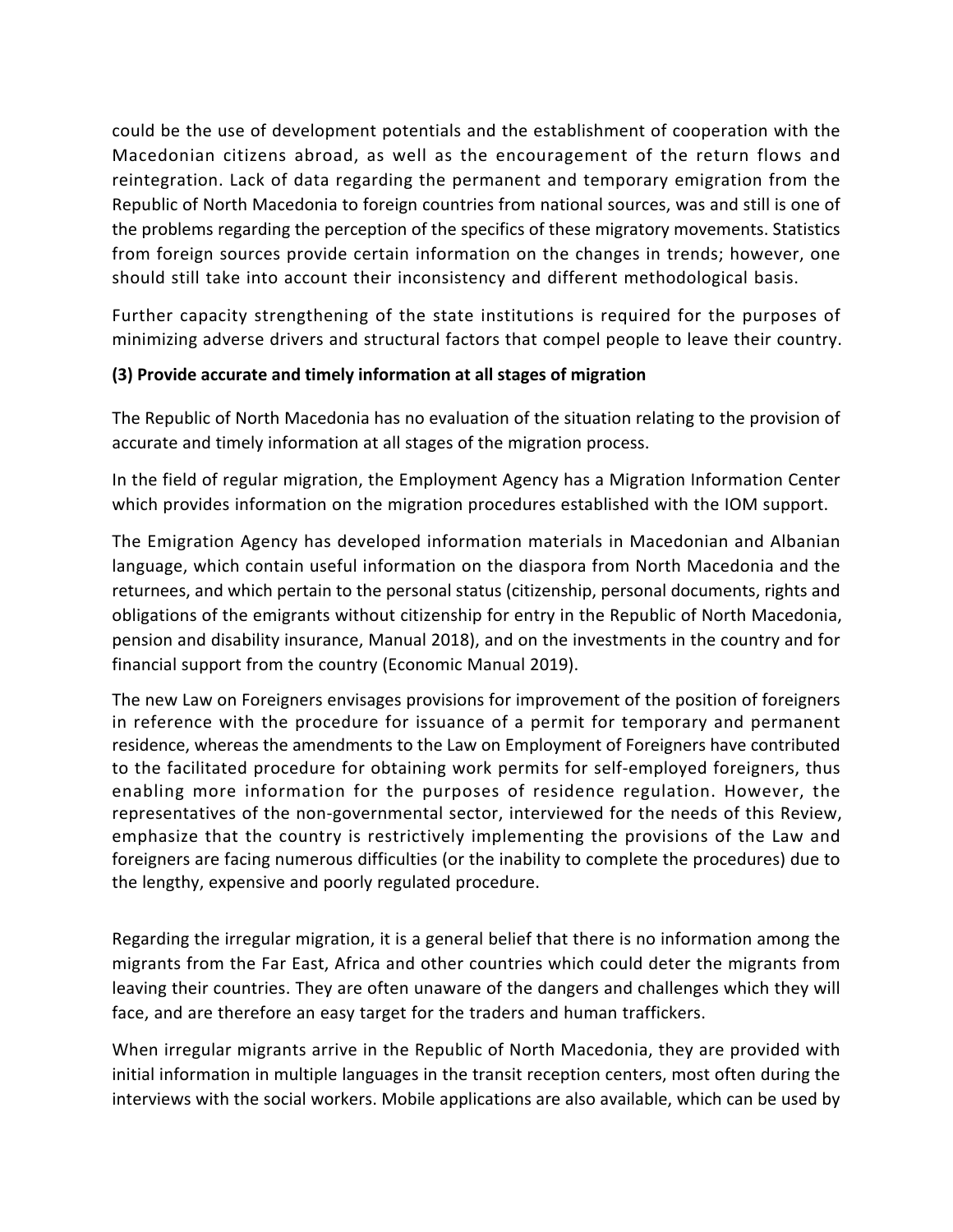the migrants for the purposes of obtaining information.

UNICEF emphasizes the importance of maintaining the communication between the countries for the purposes of creating a regular information flow channel.

The non-governmental sector emphasizes that the existing information on the irregular migrants are insufficient and that the change should move in two directions: first, the state should be more actively involved with the migrants, they are to be provided with information which they need and could be obtained in a facilitated manner; and second: they should be approached in a manner in which they would be willing to speak about their identity, not to fear presenting their documents and identity, as they will not achieve their objective.

The non-governmental sector and the partners of the international organizations have emphasized the need for improvement of the provision of information at first contact at the border line, in particular when dealing with detained migrants and asylum seekers in the reception center Gazi Baba.

**Challenges:** lack of information, at two levels: A. between countries of origin, transit and destination, B. Between migrants and institutions that migrants deal with.

Lack of information often results into the impossibility of establishing communication.

There is a need for establishing communication between the countries of origin, transit and destination, for the purposes of enabling the flow of information.

### **(4) Ensure that all migrants have proof of legal identity and adequate documentation**

Regarding regular migration, migrants, by rule, possess the appropriate documentation and can prove their identity.

Problems with the inability to prove the identity can be found with the irregular migrants. About 50000 irregular migrants have been stuck in southeast Europe in the summer of 2020. Not being able to continue on their path, they are convinced that only smugglers could help them.

In the Republic of North Macedonia, there is a category of persons who are stranded in the country after the proclamation of independence of the former Yugoslav republic, whose citizenship status is still not solved

The Republic of North Macedonia is making efforts to contribute to the finding of solutions for this challenge. Through the Stability Pact, and later through the Southeast European Cooperation Process, the MARRI initiative is holding the forum for high-level discussions for the purposes of finding sustainable solutions for the refugees and the displaced people from the territory of former Yugoslavia. The initiative, with head office in Skopje, initiates projects of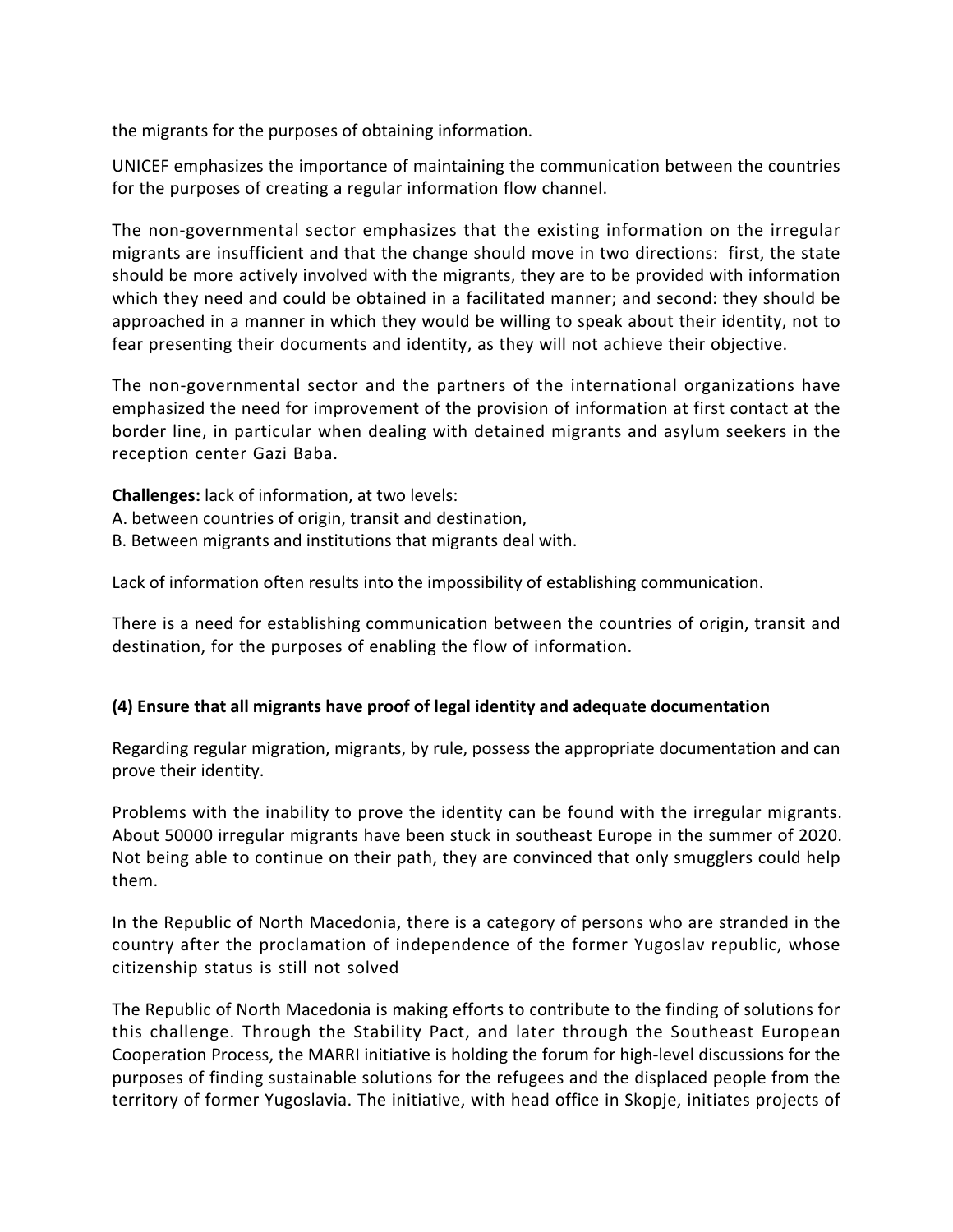interest for the countries and closely cooperates with the European bodies which are active in the migration processes.

The challenge for the stakeholders is the further harmonization and improvement of the Personal Records Law (current solutions are limiting) and the Law on persons with unregulated citizenship status. Expertise, which could assist the creation of better solutions, is required for the purposes of strengthening of institutional capacities and the creation of a system solution.

### **(5) Enhance availability and flexibility of pathways for regular migration**

Legal immigration to the Republic of North Macedonia refers to the temporary and permanent residence of foreigners on various bases, inclusive of the employment of foreigners. In addition, it covers the short stay of foreigners up to 90 days on the basis of private visits, business and tourist visits.

The Republic of North Macedonia is a moderately attractive country for the migrants. The number of registered foreigners residing in the Republic of North Macedonia in 2019 is 7014, which is 0.3% of the country's population; for comparison purposes, the percentage of foreigners living in the EU countries is 4.4% of the population.

Challenges – Number of foreigners with temporary and permanent residence in the Republic of North Macedonia is not high. Nevertheless, having in mind their specifics, there is still a need for efficient management of the economic and non-economic immigration in accordance with the demographic and socio-economic development of the country, as well as further facilitation of the integration process for the immigrants. In conditions of persistent unemployment, the Republic of North Macedonia should also, in the future, pursue a flexible and market-oriented policy of admission of foreign workers in accordance with the long-term objectives of the employment policy. According to the established specific needs, there is an ongoing need to conceptualize policies and procedures for admission of highly-educated immigrants and immigrants with financial capital, followed by the seasonal employment of foreigners for specific sectors on the basis of bilateral and multilateral agreements, as well as for various types of temporary flexible employment (short-term stay of contractual workers, inter-company transfer, managers in multinational companies, trainers, etc.).

The efforts of the Government of the Republic of North Macedonia for promotion of the country as a good place for investments are initiating further improvement and acceleration of the procedures regarding employment of foreigners. These efforts of the Government of the Republic of North Macedonia for attracting foreign capital should continue to be developed in a more transparent manner with the Macedonian business diaspora.

Having in mind the different competencies of the institutions, predominantly of the Ministry of Foreign Affairs, the Ministry of Interior and the Employment Agency of the Republic of North Macedonia, further simplification of the administrative procedures remains to be a challenge in this area.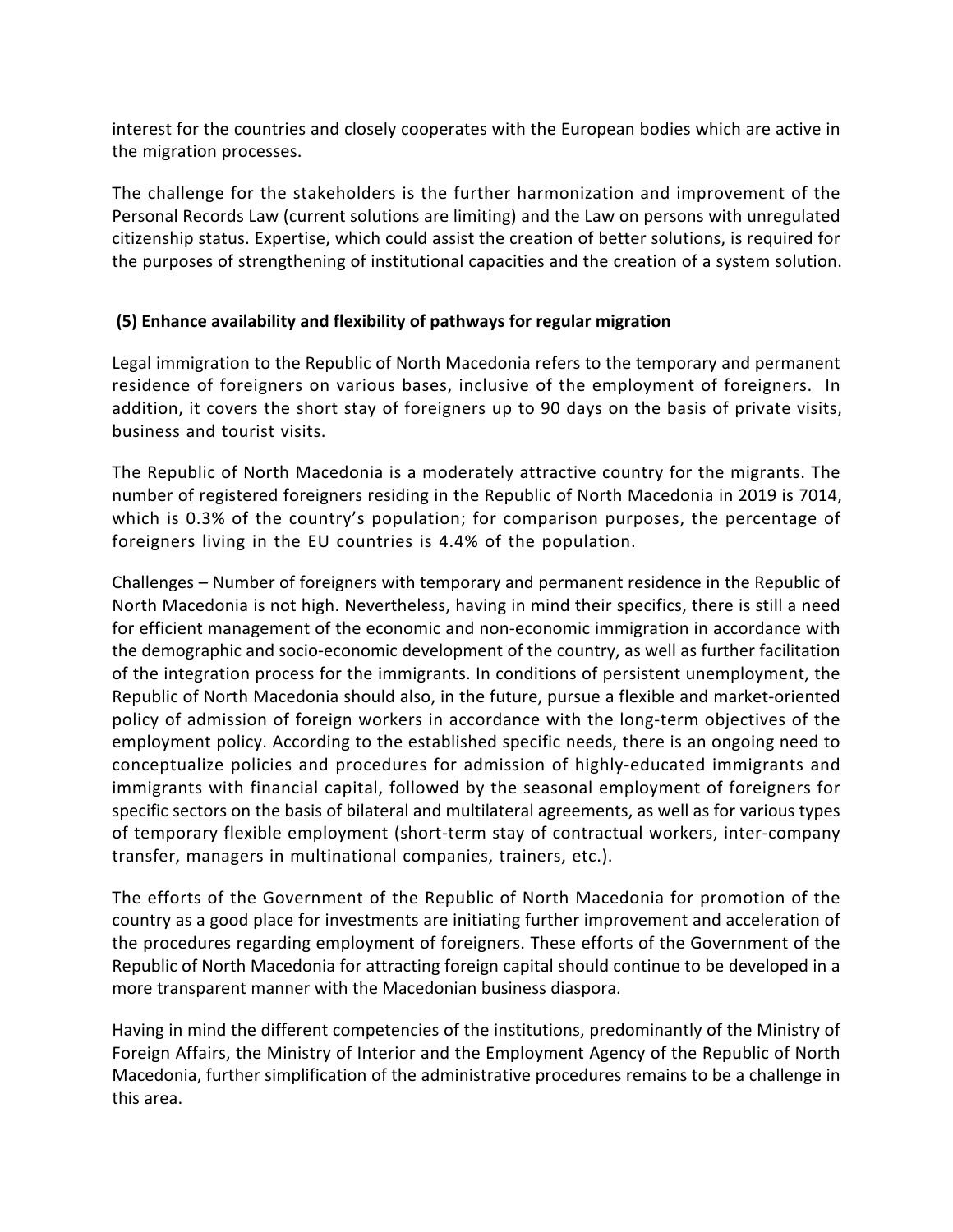Improvement of the availability and flexibility of the roads for regular migration should be taken into consideration in reference with the economic emigration from our country, which has a history and tradition of emigration from the country.

The Resolution on Migration Policy in the Republic of Macedonia 2015-2020 (page 10) points out the need for improved opportunities for temporary employment abroad through the establishment of an information system for the labor markets of the recipient countries regarding the opportunities for temporary / seasonal employment, as well as information of the citizens of the Republic of North Macedonia on the opportunities for temporary emigration abroad for the purposes of education, training, etc.

The challenge in the sphere of emigration in the forthcoming period shall refer to the reduction in scope of permanent emigration of the population and the labor force from the country and the support to the temporary circular migration. It will be important to further use the development potentials and the establishment of cooperation with the Macedonian citizens abroad, as well as the encouragement of the return flows and reintegration. The Emigration Agency shall continue to maintain the contacts with the immigrants, among which there are successful businessmen, researchers, people who have succeeded abroad. Improved information level and economic measures provided by the Republic of North Macedonia should encourage development projects in the country or abroad, which shall provide for new employment and new investments.

Lack of accurate data on the immigrants from the Republic of North Macedonia shall continue to be a challenge which is critical to be addressed.

### **(6) Facilitate fair and ethical recruitment and safeguard conditions that ensure decent work**

Facilitation of fair and ethical recruitment and safeguard conditions ensuring decent work pertains both to foreigners being employed in our country and to the Macedonian immigrants residing and working abroad.

The Law on Foreigners is the main act prescribing the employment requirements for foreigners in the Republic of North Macedonia. The Resolution for the migration policy promotes consistent integration of international instruments in the national legislation, which notes improvement. Legal provisions pertaining to the employment of foreigners are a strong guarantee for their rights. Measures undertaken by the country, enabling favourable conditions for quality living of the immigrants, as well as the creation of postulates for the immigrants to have fair conditions to become active and responsible participants in the social life and the overall development of the Republic of North Macedonia is one of the objectives of the Migration policy in the country.

According to the data of the Employment Agency, continuous growth can be observed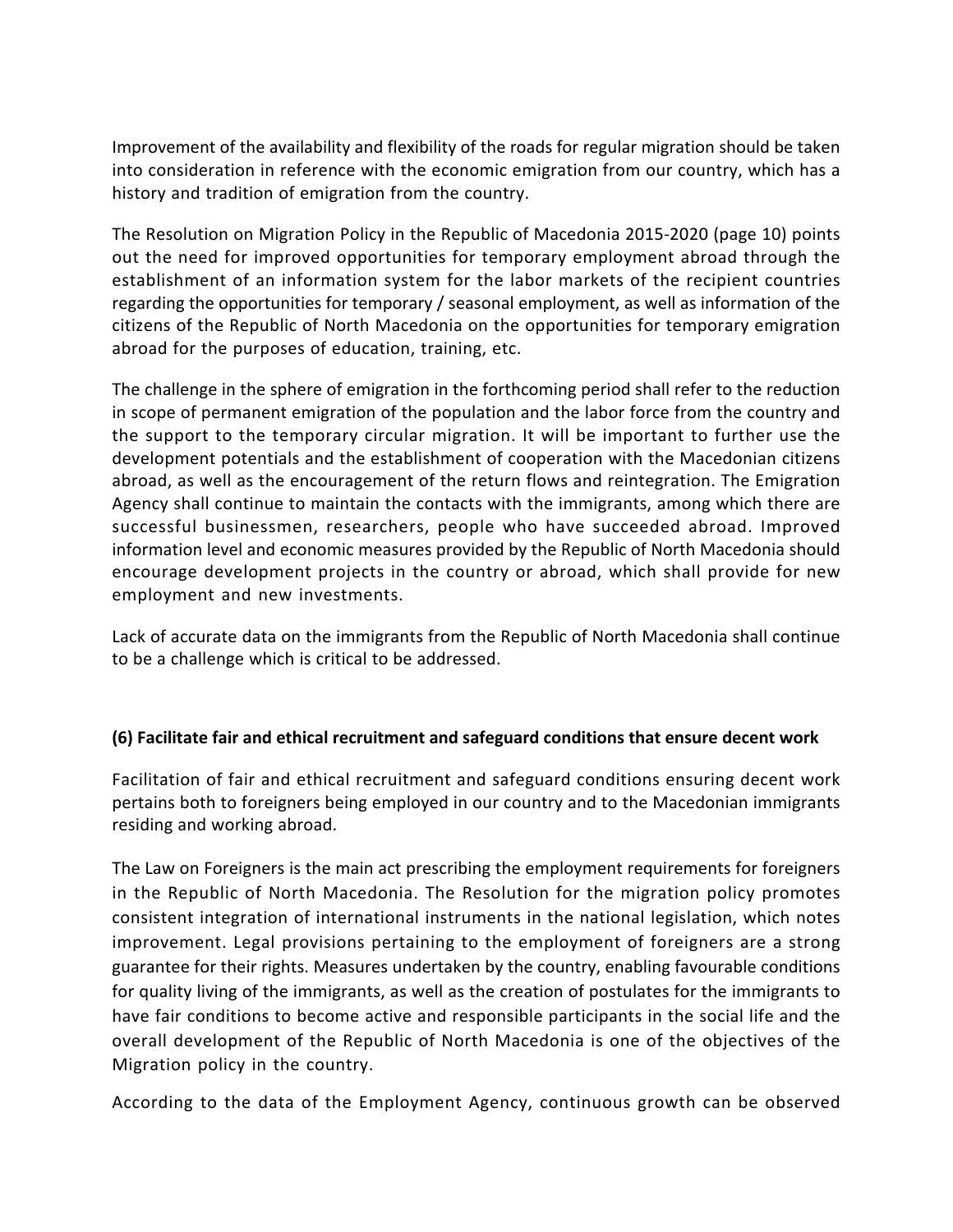regarding the employment of foreigners in the country in the last years. The increased number of employed foreigners in the country is due to the increased direct foreign investments in the Republic of North Macedonia and the simplified employment procedure for foreigners in the country. Although the work permit procedure was facilitated compared to the previous years, it is, nevertheless, as in many other countries, rather lengthy and complex.

**Challenges** – Foreigners with temporary and permanent residence in the Republic of North Macedonia represent a small number of immigrants.

However, having in mind their specifics, there is still a need for efficient management of the economic and non-economic immigration.

In conditions of persistent unemployment, the Republic of North Macedonia should also, in the future, pursue a flexible and market-oriented policy of admission of foreign workers in accordance with the long-term objectives of the employment policy. According to the established specific needs, there is an ongoing need to conceptualize policies and procedures for admission of highly-educated immigrants and immigrants with financial capital, followed by the seasonal employment of foreigners for specific sectors on the basis of bilateral and multilateral agreements, as well as for various types of temporary flexible employment (shortterm stay of contractual workers, inter-company transfer, managers in multinational companies, trainers, etc.).

The need for further simplification of the procedures for the purposes of facilitation and creation of fair employment conditions remains to be one of the important challenges in this field.

MLSP proposes the opening of an information office for the manner and procedures for exercising certain rights of the foreigners in the Republic of North Macedonia.

Protection of Macedonian citizens travelling to, or residing in, foreign countries or, of the citizens of the Republic of North Macedonia who need consular services abroad, is under the jurisdiction of the Ministry of Foreign Affairs and its diplomatic consular network. Protection of citizens' interest is implemented in accordance with the Law on Foreign Affairs (Articles 8, 26 and 28), which is duly harmonized with the Vienna conventions on diplomatic and consular relations from 1961 and 1963.

Macedonian embassies and consulates in consular-administrative services are authorized to perform the following: notarial works; legalization of documents; implementation of part of the procedure for acquiring or release of Macedonian citizenship; preparing and verifying powers of attorney, statements and other documents, legal counselling; mediation at entry in vital records; issuing of dockets (certificates to repatriate human remains); implementing the process of issuing or replacement of passports; issuing of passenger waybills in cases of lost or stolen passports; performing family-related activities, alimony, custody of minor children; protection of legally incompetent persons; occupational legal protection; issuance of life certificates, certificates on the validity of national regulations or the authenticity of national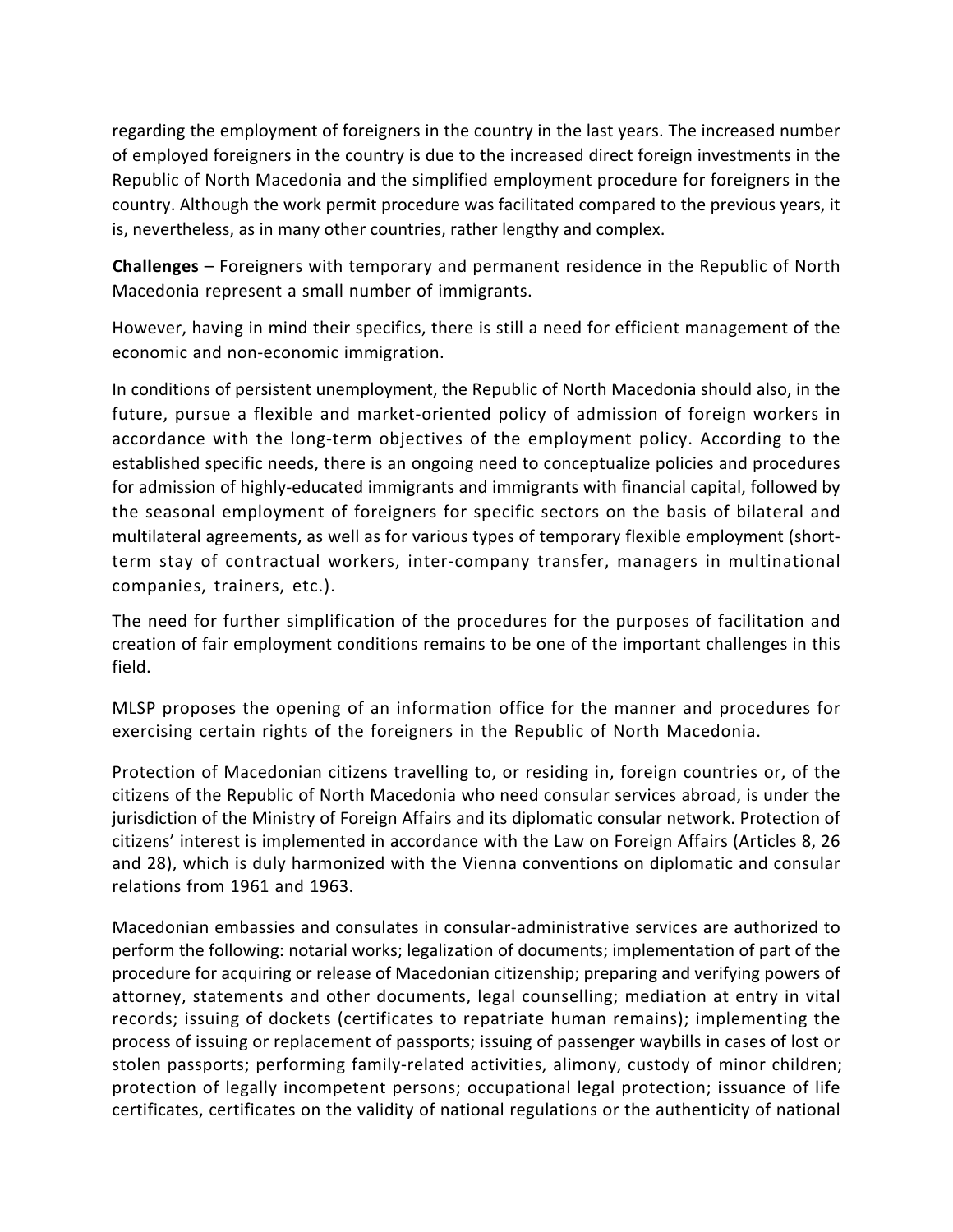documents and other services of administrative nature necessary for regulation of specific rights in front of the bodies of the country in which they reside.

Diplomatic-consular representation offices also provide consular assistance in the following cases: deprivation of liberty, remand or prison sentence; accident or disease. Upon request of the Macedonian citizen, consular representatives establish contact with the members of his/her family and duly inform them; establish contact with the competent authorities of the foreign country and inform themselves on the specifics of the indictment so as to provide the relevant legal assistance; indicate the potential breach of human rights and humane treatment; request for a legal representative or interpreter. In case of accident or disease, the consular protection is aimed at notifying the family and the competent institutions on the undertaking of necessary measures for hospital treatment, transport or extraction from the endangered areas.

In addition, MFA acts on the requests of Macedonian citizens requiring consular services abroad or requiring legalization of a public document to be used in foreign countries which are not signatories to the Hague Legalization Convention.

*Challenge –* Improvement of the quality of consular services being offered by the MFA and the diplomatic and consular representation offices of the Republic of North Macedonia in foreign countries is one of the priorities in the Macedonian foreign policies. Activities are being undertaken to improve the information level of Macedonian citizens on specific consular services, as well as to reduce the procedure required for legalization of some of the consular activities. In addition to the protection through consular representation offices, it is particularly important to secure information on the legal migration procedures, the protection through the inter-state agreements for cooperation in the field of labor migration, as well as the regulation of private agencies for employment abroad. It is necessary to pay attention to the protection of vulnerable categories of migrants, low-skilled migrants, as well as women migrants.

Macedonian citizens abroad have observed the difficulty in terms of establishing contacts with the diplomatic-consular representation offices when requiring specific types of services. One of the reasons is the low number of diplomats serving the representation offices.

Strengthening of the regional cooperation between countries of the region, for the purposes of creating a network between employment agencies so as to exchange information on the required profile of workers, is an idea to be tested in practice.

Further harmonization of procedures, by emphasizing ethical and fair procedures for foreigners, remains to be a challenge.

### **(7) Address and reduce vulnerabilities in migration**

The large migrant and refugee crisis initiated numerous activities, as lessons learned, with the goal of reducing the vulnerability of the migrants. The MoI and MLSP made the right approach and prepared Standard Operating Procedures (SOP) for many aspects: SOP for dealing with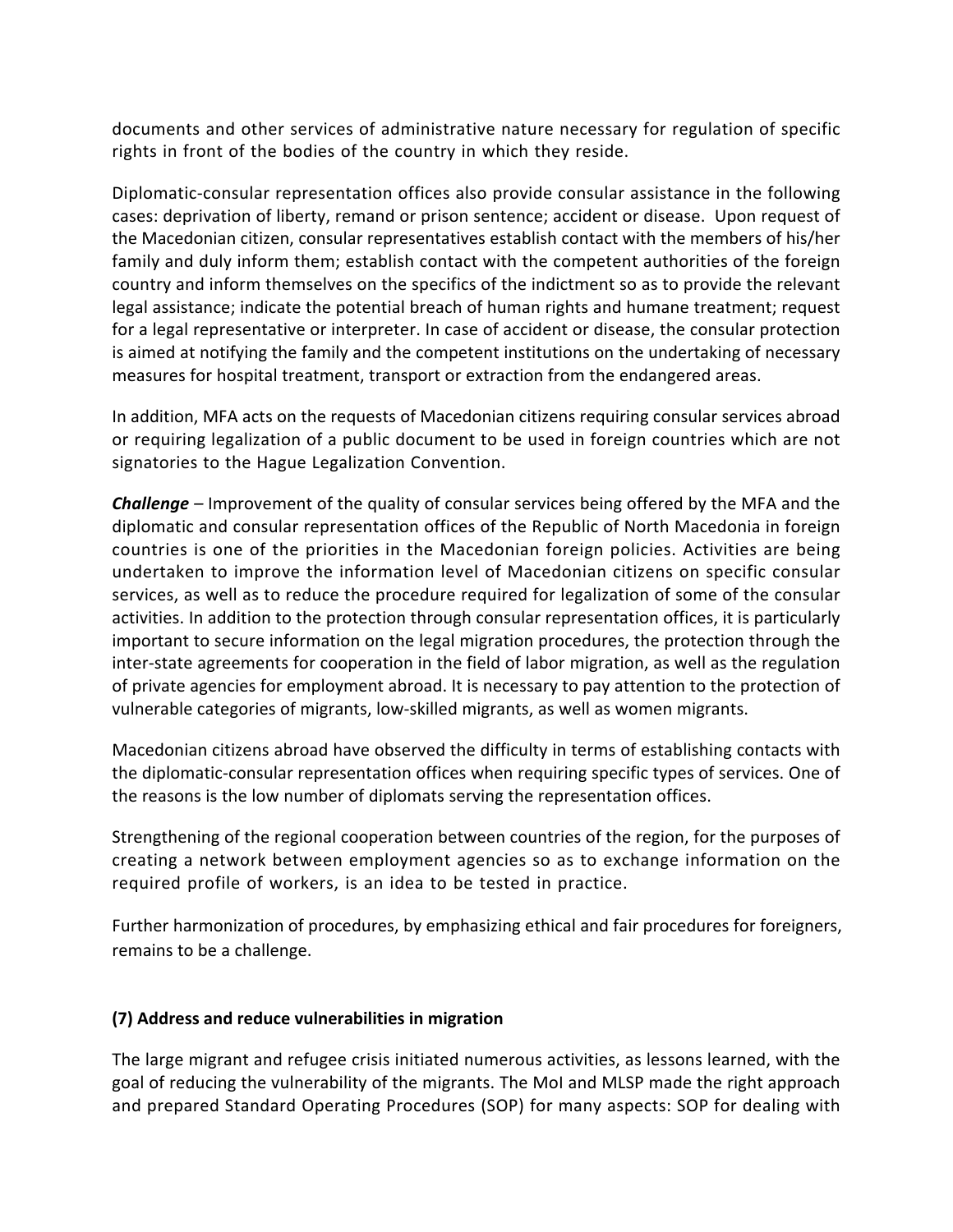vulnerable categories; SOP for police officers on the front line of actions; the National Commission for combatting trafficking in human beings, in cooperation with the MoI and the MLSP prepared and adopted the SOP for dealing with vulnerable categories of persons and the SoP for unaccompanied migrant children.

MLSP, with support from UNHCR prepared and adopted a rulebook for dealing with vulnerable categories and unaccompanied children for the procedures for care and accommodation of unaccompanied minors and vulnerable categories of persons with recognized right to asylum in North Macedonia, Rulebook for the standards for reception of asylum seekers, Rulebook for the criteria and manner of utilization of an appropriate accommodation or monetary support necessary for obtaining premises for accommodation of persons with refugee status according to their needs. Rulebook on best interest of the child determination, as well as other tools to improve the protection of vulnerable categories.

It is very important that the MoI and MLSP continuously conduct trainings that cover police officers, social workers, and employees at the reception centres.

The establishment of regional initiatives and bodies (Regional Cooperation Council, MARRI, SELEC etc.) that are financed by the countries from the region is the confirmation that the states make investments due to their decisiveness to tackle the migration challenges from all aspects.

The impression is that there is progress in the actions of state bodies. Naturally, the challenge remains to profile a good strategy, by delegating greater competences to the MLSP and the Ministry of Health (MH), to further reduce the vulnerability in migration. The most vulnerable categories of migrants have to be within special focus of care, particularly children, for whom adjusted programs for reducing their vulnerability have to be developed.

Further strengthening of the institutional capacities remains the priority. IOM, in close cooperation with the competent institutions, conducts activities to strengthen the capacities in the area of identification and referral of vulnerable categories of migrants, as well as information campaigns for addressing vulnerability in the process of migration.

### **(8) Save lives and establish coordinated international efforts on missing migrants**

The countries are aware that any rise in the smuggling of migrants leads to a proportional rise in the harmful effects on the migrants.

There is belief that progress has been made in multiple areas regarding the actions of the institutions in the protection and saving lives of migrants. UNHCR, together with the MoI, the MLSP and the Red Cross, have been taking part in numerous cases of locating family members and enabling them to reunite with their family, when the family is in another country.

Serious complaints have been heard from the public regarding the absence of a transparent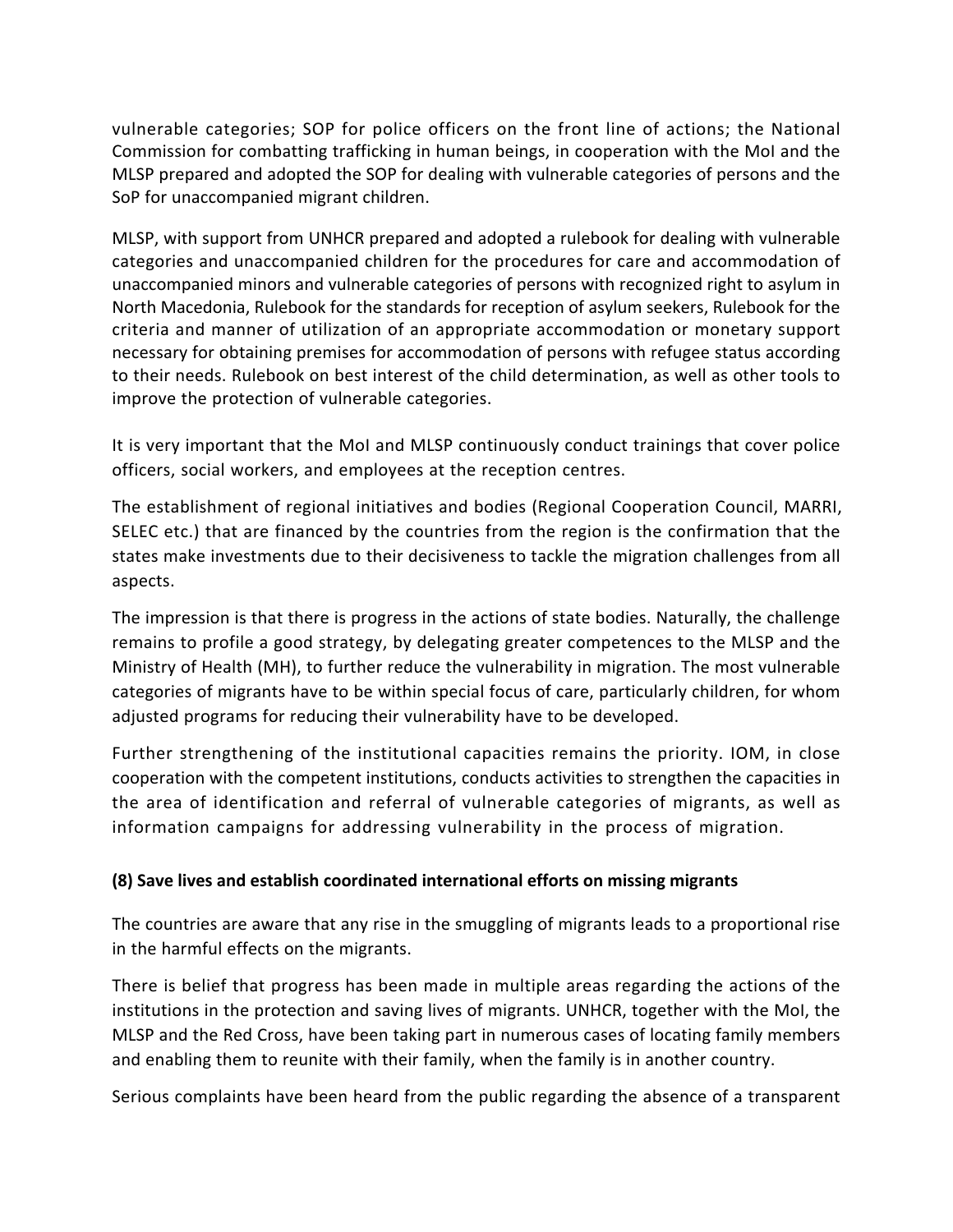procedure for the actions of state authorities in cases of death of a migrant and the absence of a protocol that would be followed. When the institutions know the identity of the deceased, usually the consulate of the country of origin of the deceased is informed through the MFA (if it is possible to contact the authorities of the country). However, in the event that the identity of the person is unknown and it is difficult to establish the identity, it is necessary to establish a clear procedure for actions and to delegate clear competences among the institutions.

The challenge that remains is to further strengthen the protection of children. Furthermore, it is necessary to additionally strengthen the institutional capacities and to additionally regulate the procedures.

## **(9) Strengthen the transnational response to smuggling of migrants**

There have been changes to the migration flows, especially following the 2015 refugee crisis, but it is important to note that they quickly adjust to the conditions across the route. The current risks facing the border police are the illegal movements of migrants from countries ruined by war conflicts, countries with unstable democracy and corruption, which migrants are going to Europe, where there are better living conditions.

When crossing the borders becomes difficult, there is an increase in attempts for illegal crossings, as well as a rise in the activities of criminal groups that smuggle migrants.

In March 2018, the National Task Force for combating migrant smuggling and human trafficking (Task Force) was formed, with the purpose of enhancing the coordination and cooperation between the MI and the Public Prosecutor's Office. Since the establishment of the Task Force, four organized criminal groups have been discovered and neutralized. By combating the criminal groups, the smuggling of 1,529 migrants has been prevented, which number also represents an increase in the number of found people of 71.6% compared to the previous year.

In June 2018, after the establishment of the national task force (Task Force),IOM organized a coordination workshop with the representatives of the Task Force, the Ministry of Labor and Social Policy, the centers for social work and the non-governmental sector with the goal of strengthening the interinstitutional cooperation and coordination in the fight against human trafficking and migrant smuggling.

In February 2019, with the support of the IOM, 38 two-day joint trainings were conducted for 889 social workers, representatives of the national unit (Task Force) and the mobile teams for identification, referral and assistance for potential victims of human trafficking, Representatives of the MoI, judges and public prosecutors who work in the area of trafficking and smuggling, 48% of which were women. The goal of the trainings was strengthening the mutual cooperation in the area of human trafficking.

Within the National Committee for combating human trafficking and illegal migration there is a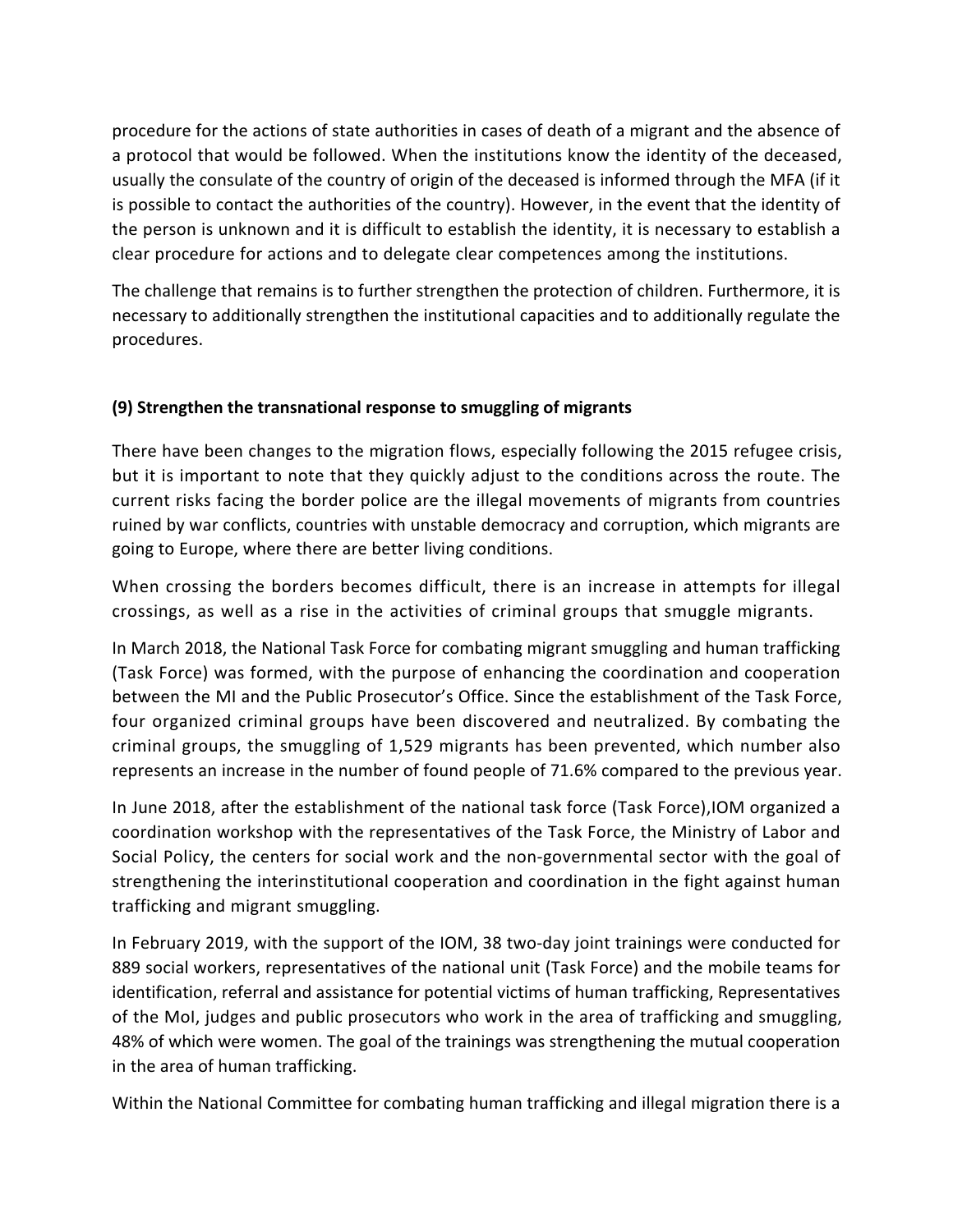Secretariat, an executive and operative body composed of representatives of Government institutions, international organizations and civil society organizations. At the initiative of the Commission, the SOP for dealing with victims of trafficking (revised in 2018), the SOP for unaccompanied migrant children and SOP for dealing with vulnerable categories of foreigners (2016) have been adopted

There is progress in providing interpreters in the languages spoken by the migrants, for the purpose of establishing communication with them, and understanding their specifics and needs. Such information is necessary for further referral and activities.

Due to the high number of migrants without documents, it is necessary to have cooperation with their countries of origin in order to identify their identities and the reasons for migration.

Challenge: Further strengthening of the material technical and human resources for managing the increasing migration flows, for efficient combating migrant smuggling, as well as for handling and protecting migrants, especially women and children.

The expectations of the public are for the organizers of criminal groups to be discovered and sanctioned, from the top of the hierarchy.

It is necessary to further strengthen the institutional capacities, as a response in the fight against migrant smuggling.

## **(10) Prevent, combat and eradicate trafficking in persons in the context of international migration**

Human trafficking is a form of organized crime, which is recognized by the authorities in the Republic of North Macedonia who take comprehensible measures for the prevention, prosecution and sentencing thereof. Significant comprehensible progress has been made with the establishment of the National Committee for combating human trafficking and illegal migration (2002), which created the measures and initiatives taken by the country in the area of punitive law, but also in the strengthening of the social and protective measures, when it comes to the victims, vulnerable categories and especially children. The National Commission pays special attention to the prevention and combating human trafficking, identifying the reasons for the phenomenon of human trafficking, strengthening the capacities for implementing the activities, raising awareness and education, reducing the vulnerability, providing support and protection of the victims and migrants, identifying and referring the victims, help for the victims and migrants, as well as improving the punitive legislation to prosecute the criminals more efficiently.

In the preparation od the strategic documents for combating trafficking in human beings recommendations and best practices from the following international documents are taken into consideration: Recommendations form the Council of Europe, the GRETA report for Evaluation and implementation of the Convention of the Council of Europe "Action against trafficking in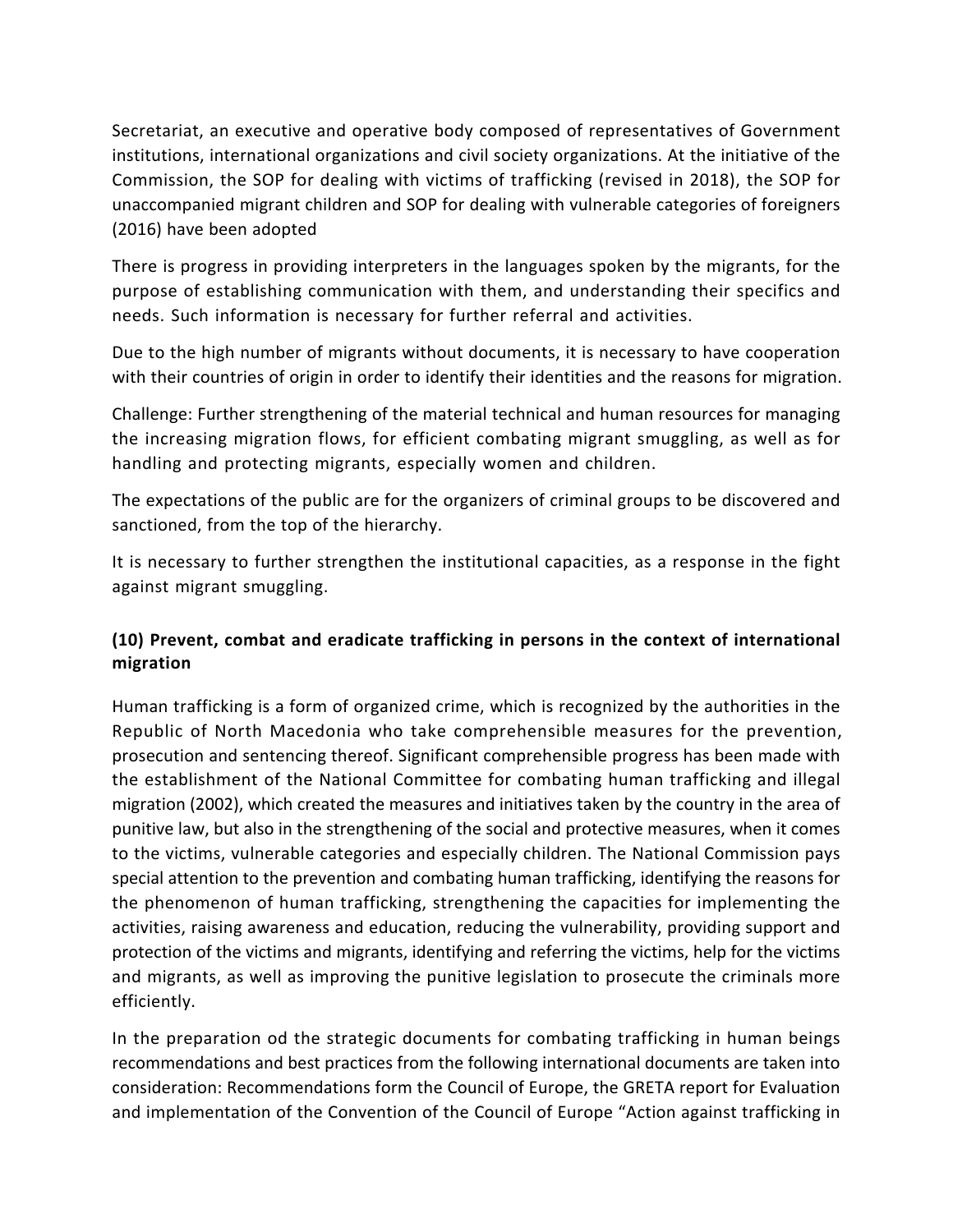human beings", and the recommendations form the GRETA second evaluation cycle report, the EU strategy for abolishing trafficking in human beings and the Directive 2011/36/EU for prevention and combating trafficking in human beings and protection of victims of trafficking, the OSCE Action plan for combating trafficking in human beings, the decision 557 for supplementing the plan for combating trafficking in human beings, the Decision of the OSEC Ministerial Council for Strengthening the efforts for suppression of all forms of trafficking in children, including sexual exploitation of children, and the relevant reports for trafficking in human beings prepared by the US State Department. In the reports, the comprehensive, organized and effective efforts in dealing with trafficking in human beings in the Republic of North Macedonia is recognized.

The GRETA recommendations for the Republic of North Macedonia have been appropriately implemented in the Operational Action Plan for 2020.

The MLSP initiated and implemented measures and activities for better prevention and protection of victims of human trafficking. The Ministry also undertook activities to strengthen the capacities of the experts in the centers for social work and labor inspection. It coordinates the activities through the social workers in the centers for social work in 30 towns throughout the country, who play a vital role in the process of identification, resocialization and reintegration of the victims of human trafficking.

From December 2017 until the end of 2019, the IOM—in cooperation with the Ministry of Interior, Ministry of Labor and Social Policy and the Ministry of Justice—implemented the project "Strengthening the national capacities in the area of asylum, migrations and human trafficking", which project was financed by the European Union. Within the project, 5 mobile teams were formed to identify the vulnerable categories, including victims of human trafficking in Skopje, Bitola, Kumanovo, Gevgelija and Tetovo. The mobile teams are comprised of a social worker, a police officer and a representative of a citizens' association and they work according to the methodology and the developed indicators, contribute for deepening the cooperation between the affected institutions in identifying the vulnerable categories of people for asylum, migrations and human trafficking, especially children. With the support from the teams, in 2018 – 2019, there were 14 victims of human trafficking identified (all women), 190 potential victims of human trafficking and 593 people from vulnerable categories. The number of identified victims is almost twice as high as in 2016 – 2017 (total 8 victims of human trafficking – VHT). For 89 victims and potential victims, direct assistance was provided through the Direct Assistance Fund in the form of medical aid, legal aid, food and hygiene products, clothing, support for strengthening professional skills and other.

Moreover, 42 two-day trainings were organized for 992 representatives of the police, social workers, judges and prosecutors (52% women) on the topic of human trafficking and migrant smuggling. Support was provided for the preparation of three bylaws pursuant to the new Law on Foreigners (*Official Gazette* no. 97/2018), as well as analysis of the protection of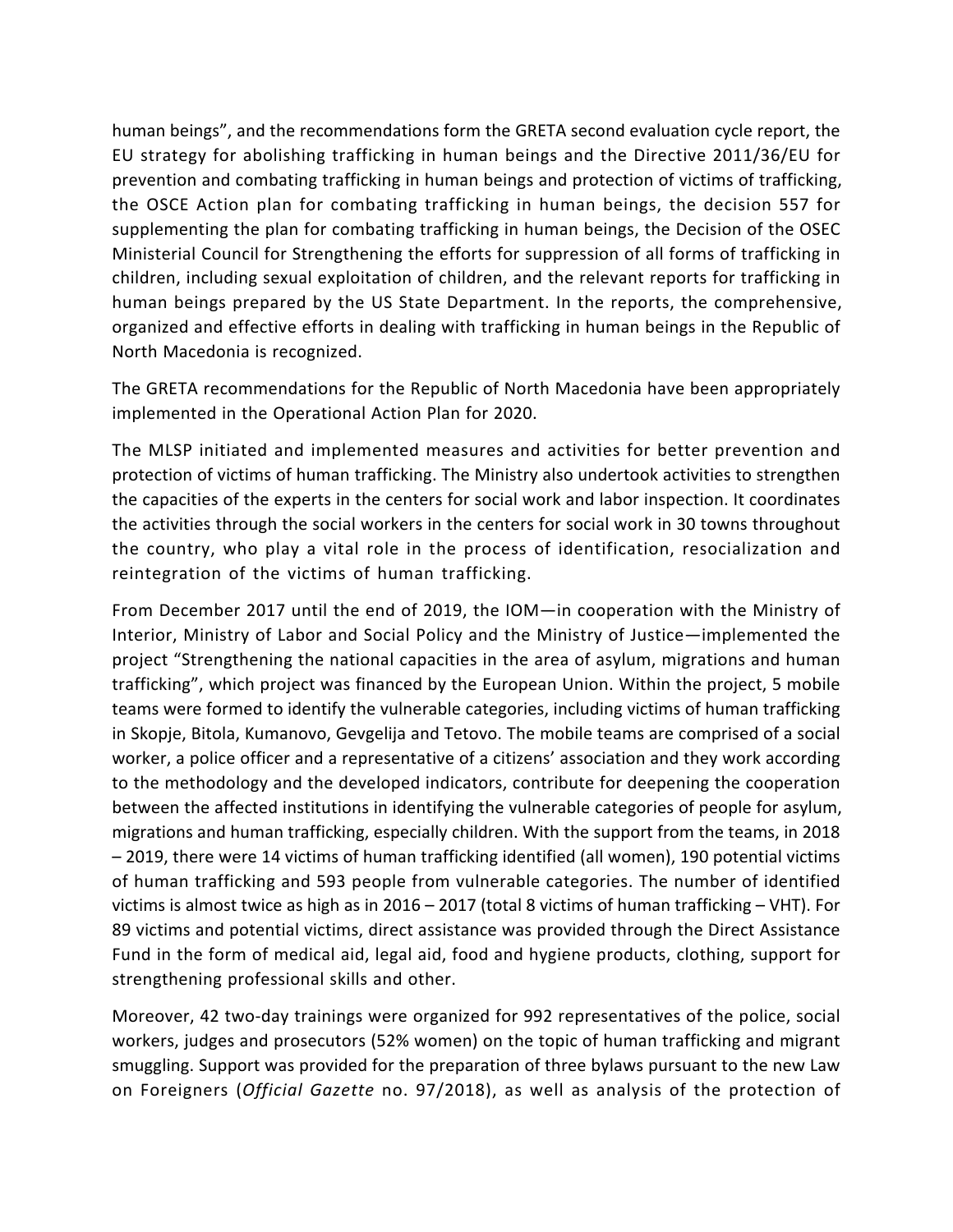unaccompanied minors and the national legislation in the part of employing foreigners. An informational video was produced regarding the risks of activities of human trafficking for sexual and labor exploitation and underage marriages that, through digital channels and social media, affected over 70,000 people in the country and beyond.

OSCE provided support in the form of IT equipment for the mobile teams.

UNHCR has been providing continuous support to the MoI and MLSP in the enhancing of the international protection system. In that context, as per the annual program, UNHCR has supported the preparation of the SOP for dealing with unaccompanied children – foreigners and the SOP for handling vulnerable categories of people – foreigners, and has provided support in their implementation.

UNHCR, in cooperation with their partners provides access to legal protection to persons who request recognition of the right to asylum, by providing access to free legal aid in all instances of the procedure, including court proceedings, on the territory of North Macedonia, including the transit reception centres Vinojug and Tabanovce.

In order to enhance the mutual cooperation of the local committees, and their cooperation with the National commission for combatting trafficking in human beings, the UNHCR Office in North Macedonia, in the framework of its annual program, continuously supports the local committees and National Commission process of coordination.

Additionally, UNHCR, in cooperation with its partners, provides urgent humanitarian support in life threatening situations and limited humanitarian support to refugees and persons in need of international protection. UNHCR continuously supports the MLSP in the process of strengthening the systems for protection of vulnerable persons, including alternative forms of care for vulnerable persons and unaccompanied children.

UNICEF is also active in supporting and harmonizing the legislation that needs to provide strengthening of the system, providing protection and ensuring that all decisions are made in the best interest of the children that come in contact with the law, the refugee and migrant children, as well as in regard to the protection of children from violence, including trafficking in children.

Additional strengthening of the institutional capacities in the prevention and fight against human trafficking remains to be a challenge.

# **(11) Manage borders in an integrated, secure and coordinated manner**

The Ministry of Interior and the other agencies in the Republic of North Macedonia with competences in border operations have many years of experience in successfully transforming and improving the capacities for work. The European Commission provides significant support and assistance for investment policies and development of the capacities of the institutions.

The Strategy for integrated border management pays special attention to the strengthening of the partnership, stability, economic growth, but also to the reduction of security risks,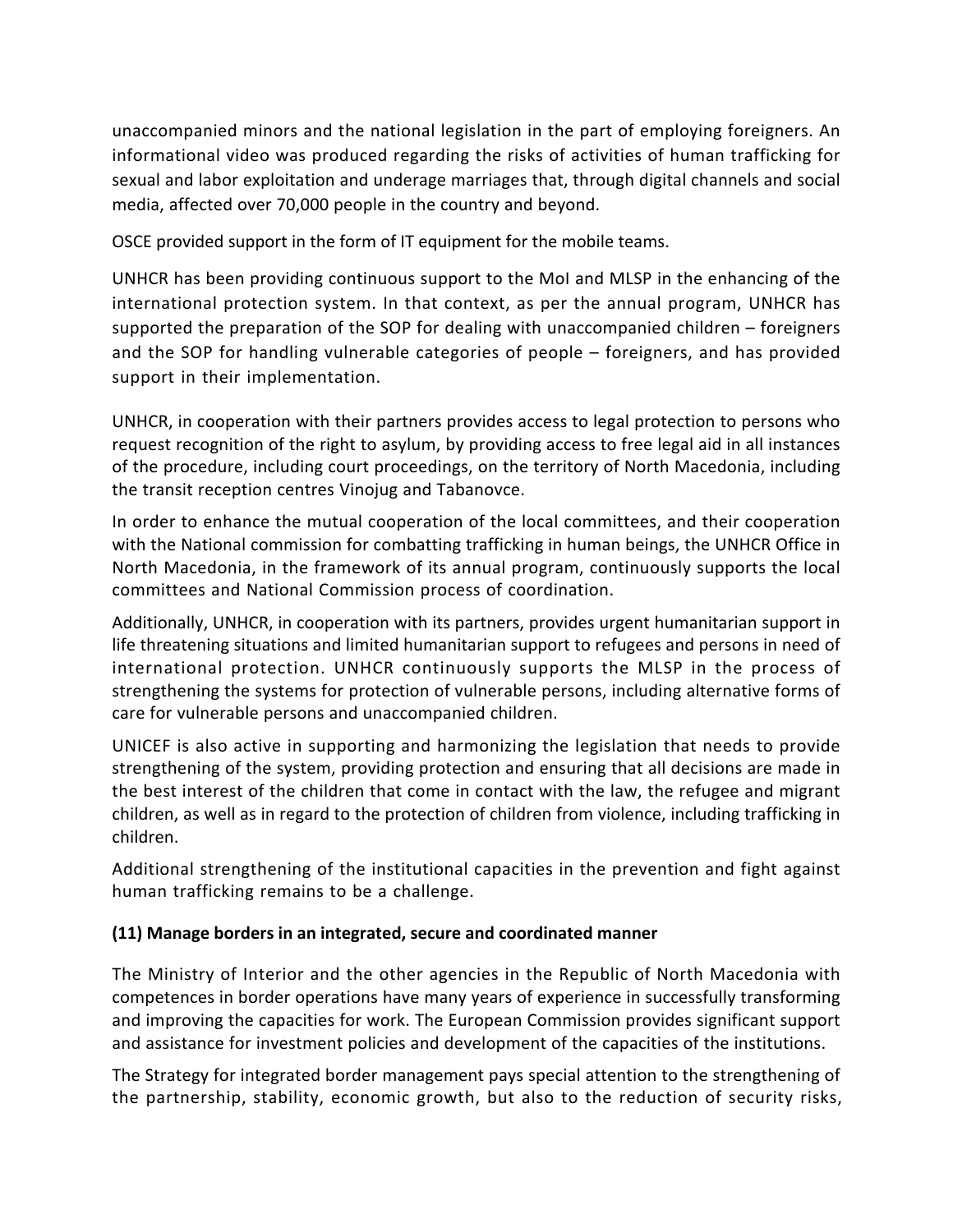particularly from the aspect of combating illegal migration and cross-border crime. With the goal of further strengthening the operational capacities of the Border Police, in partnership with representatives from Slovakia and Slovenia, since 2018 the MI has been implementing the twinning project "Harmonization of the national systems with the requirements for border management of the EU and Schengen", supported by the EC. The project is based on two components: 1. Preparation of a Roadmap for adoption of Schengen-related legislation, upgrading the legislation in the part related to integrated border management and the preparation of Schengen Plan, and 2. Strengthening the administrative and technical capacities in the area of integrated border management. This project builds upon the previous projects from the EC programs – CARDS I Twinning and provides continuity in the creation of sustainability in managing the borders in an integrated and safe manner.

The project needs to produce a new strategy for integrated border management, valid from 2021.

Frontex has a significant presence in the operation of the border police in the Republic of North Macedonia. Its institutional capacities and expertise have a significant effect in strengthening of the capacities of the domestic institutions and in supporting regional projects related to more efficient integrated border management. As a challenge remains to complete the agreement on cooperation between the Republic of North Macedonia and the EU, thereby providing even better support and partnership between the MoI and Frontex. The signing and entering into force of the Status Agreement between the EU and North Macedonia for activities conduced by Frontex in North Macedonia, will enable deployment of Frontex personnel with executive jurisdiction in the territory of North Macedonia, which is a unique, but very important area of cooperation for which there is no legal basis at the moment.

The regional dimension is important for enhanced cooperation of the border police in the countries of Southeast Europe. The regional conferences on border security (2019) of the WB countries, organized by MARRI have a positive effect and contribute to the strengthening of the cooperation and establishing network connections in the centers for integrated border management by the countries from the region.

In this domain, the state plans to further strengthen the integrated border management in line with the standards of the European Union.

# **(12) Strengthen certainty and predictability in migration procedures for appropriate screening, assessment and referral**

Based on the experiences from the migrant and refugee crisis in 2015, the authorities in the Republic of North Macedonia recognized that they need to improve the procedures for registration, screening and referral during first contact with the migrants and persons in need of international protection on the border line. Furthermore, the police officers had training with domestic and foreign experiences, which proved to be successful.

The methodology of work of the border police is based on continuous contacts with the police from the neighbouring countries and the countries along the route. It is usually implemented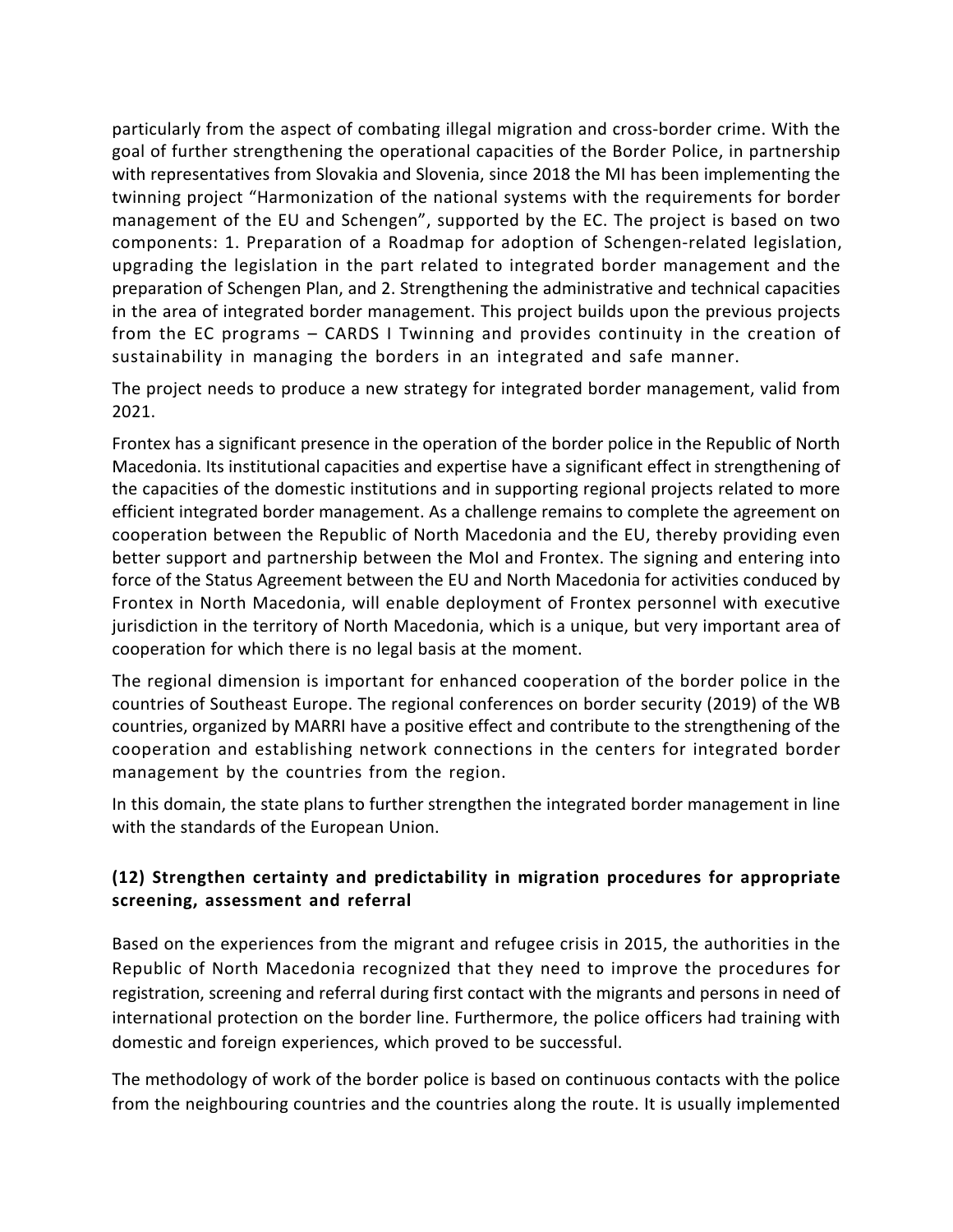through joint border centres. Information and data is commonly shared through the Joint centres for police cooperation (with the competent departments for the neighbouring countries), and through the use of common platforms for data exchange, meetings, participation in regional events, forums and initiatives, as well as regular video – conferencing meetings with EU agencies and competent departments from third countries, including the neighbouring countries.

Essential progress in the operation can be seen from the developed SOP for identification of migrants, SOP for dealing with unaccompanied and separated children, SOP for dealing with vulnerable categories of foreigners, SOP for identification of victims of trafficking in human beings. The challenge facing the officers is the screening to find a vulnerable migrant, especially if it is a child, so that the child could be referred to the appropriate institution.

The web application for screening and identification of vulnerable categories of foreigners, prepared by IOM, enables to conduct screening, identification and referral of the vulnerable categories of foreigners to the institutions that can timely respond to fulfil the special needs who have been identified as part of a vulnerable group. The application provides the basis for referring the person to a specific institution or officer.

The emergence of Covid - 19 has brought new experiences, but new challenges too. It is necessary to further strengthen the capacities for more efficient screening, evaluation and referral, especially in cases of minors.

We need to additionally strengthen the institutional capacities in the implementation of screening, evaluation and referral.

# **(13) Use migration detention only as a measure of last resort and work towards alternatives**

The new Law on Foreigners further regulates the issue of detaining foreigners on the territory of the Republic of North Macedonia, by simplifying the definitions on when a foreigner cannot leave the country and when they will stay in the country.

Article 158 applies to the reasons and the time period for temporary detaining a foreigner. The reasons are as follows:

(1) For security reasons in the procedure for deportation, the foreigner can be held by the Ministry of Interior for a maximum of 24 hours.

(2) The foreigner from paragraph (1) of this Article shall be immediately informed of the reasons for the detaining and for the possibility, at their request, to inform the diplomatic – consular office of the country of their citizenship, to establish contact with a legal representative and with members of their family.

(3) The Center for social work and the diplomatic – consular office of the country of their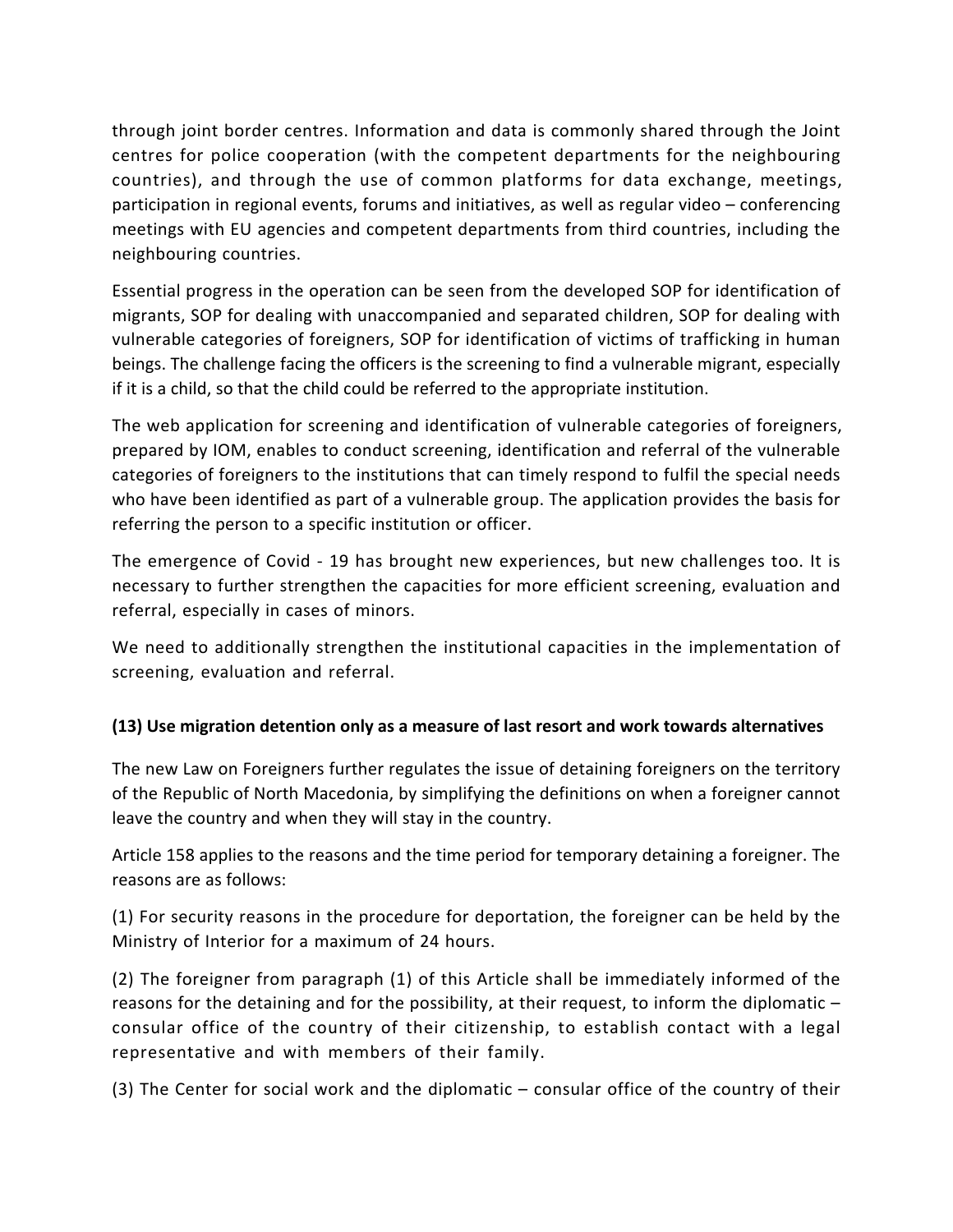citizenship are immediately informed about the detention of an unaccompanied underage child.

(4) The detention of a foreigner shall stop immediately after the reasons no longer exist for their detention, and no later than the expiry of the time period specified in paragraph (1) of this Article.

Article 159 prescribes the bases for accommodating a foreigner in the Reception center for foreigners of the MI:

(1) For accommodating foreigners who cannot be removed from the territory of the Republic of North Macedonia for whatever reason within the deadline stipulated in Article 158 paragraph (1) of this Law, the Reception center for foreigners of the Ministry of Interior shall be established.

(2) In the Reception Center, a foreigner may be temporarily held if they are staying illegally on the territory of the Republic of North Macedonia, for whom a decision has not been made to be returned due to risk of escape or when the foreigner is avoiding or obstructing the return procedure.

(3) In the Reception Center it is possible to temporarily hold a foreigner for whom a decision has been made to be returned, but the person does not possess a valid passport, thus they cannot leave the Republic of North Macedonia.

(4) In the Reception Center it is possible to accommodate an asylum seeker, for whom a decision was made to limit their freedom of movement in accordance with the law.

Paragraphs  $5 - 7$  of the same Article contain provisions for minors, when they stay in the Reception Center.

(5) In a special room for minors within the Reception Center an accompanied minor shall be accommodated, which minor due to objective reasons cannot be handed over to the authority of their country of citizenship and the Center for social work is informed thereof so that they can appoint a guardian in accordance with the Law on Family.

(6) In the cases stipulated in paragraph (5) of this Article, the principle of the best interest of the child shall be followed.

(7) The unaccompanied underage persons and families with underage children shall be kept in the Reception Center only as final resort and for as brief period of time as possible.

(8) During the time when the foreigners are accommodated in the Reception Center, they shall be enabled to participate in free and recreational activities appropriate for their age, and they shall be provided with legal, social, medical and psychological assistance, as well as the right to education in the educational institutions in the Republic of North Macedonia.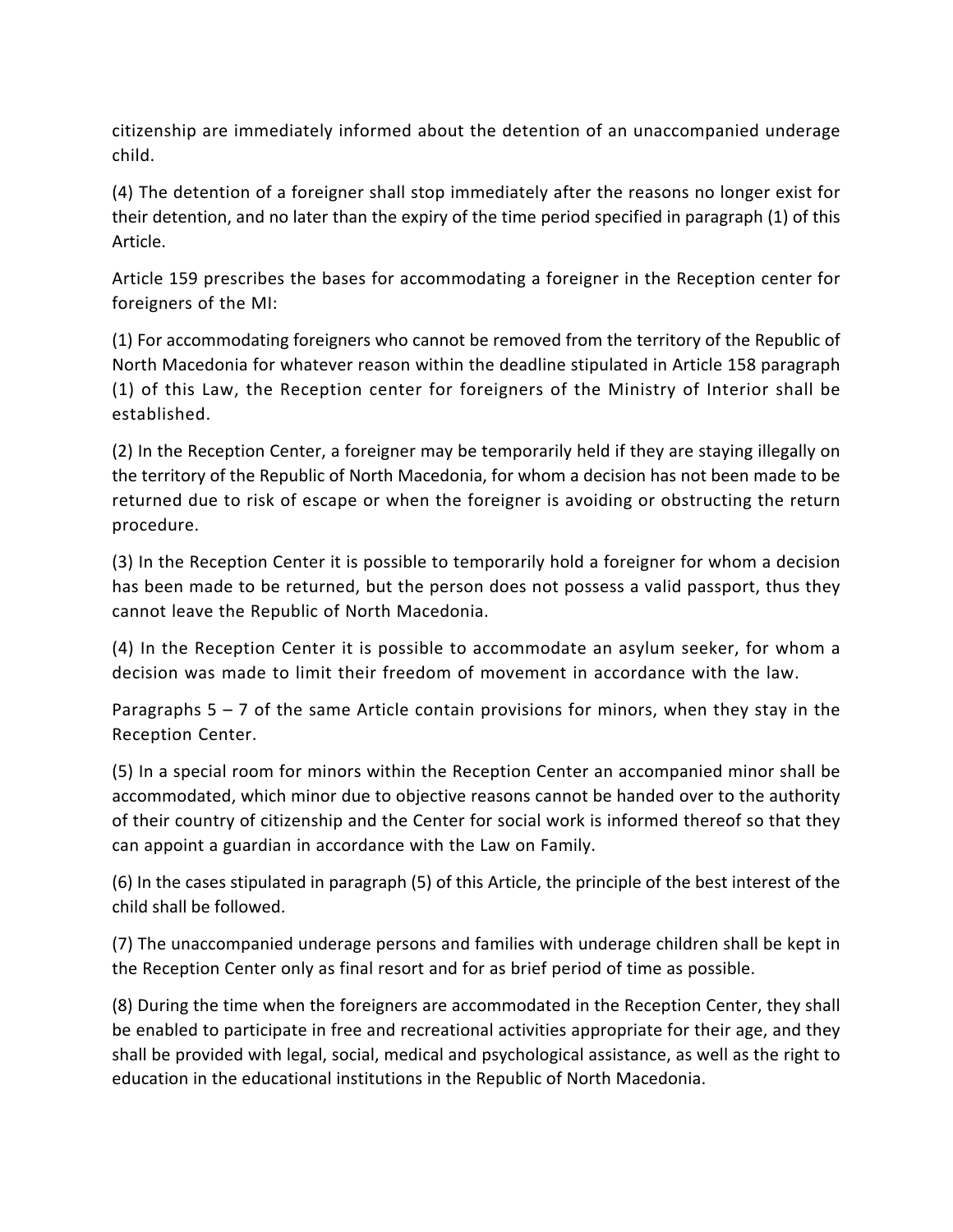Article 161 specifies the maximum period of time of detention with the provision from paragraph 1: The foreigner shall be temporarily held in the Reception Center until the reasons that prevent their removal from the territory of the Republic of North Macedonia no longer exist, but not longer than six months.

As an exception from paragraph (2), the detention may be extended for additional maximum 12 months if the foreigner:

- Refuses to provide personal or other data and documents necessary for their deportation or has provided false data,
- In another manner prevents or prolongs the deportation or
- If it is reasonably expected to receive travel or other documents required for the deportation, which have been requested from authorities of other countries.

On the other hand, the Law on Foreigners introduces an alternative solution for detaining a foreigner, other than the Reception Center (Article 162), which is in line with the goal no. 13 of the GCM. The alternative solutions should especially be used in the event of detaining a child, as the final resort.

The MoI points out that they consistently act in accordance with the Law on Foreigners and that any detention, upon the request of the public prosecutor, is used only as final resort in securing the migrant.

The non-governmental sector points out that the police, who play a vital role in detaining the migrants, do not use the alternative measures often.

Challenge: The reasons stipulated by law, which apply to the detention of a foreigner, include high standards for their accommodation, security and protection. Even greater are the obligations of the country to act professionally and to guarantee the exercising of the rights of detained persons – foreigners. It is necessary to additionally improve the capacities in this domain.

With the adoption of the new Law on international and temporary protection in 2018, restriction of movement of asylum seekers has been introduced. In order to additionally regulate this matter, MoI has prepared and adopted a Rulebook on the manner of restricting freedom of movement of persons who have requested the right to international and temporary protection.

Challenge: The Law on international and temporary protection insufficiently regulated the restriction of movement in regards to the procedure for adopting a decision for restriction of movement, as well as in regards to the alternatives to detention of asylum seekers, in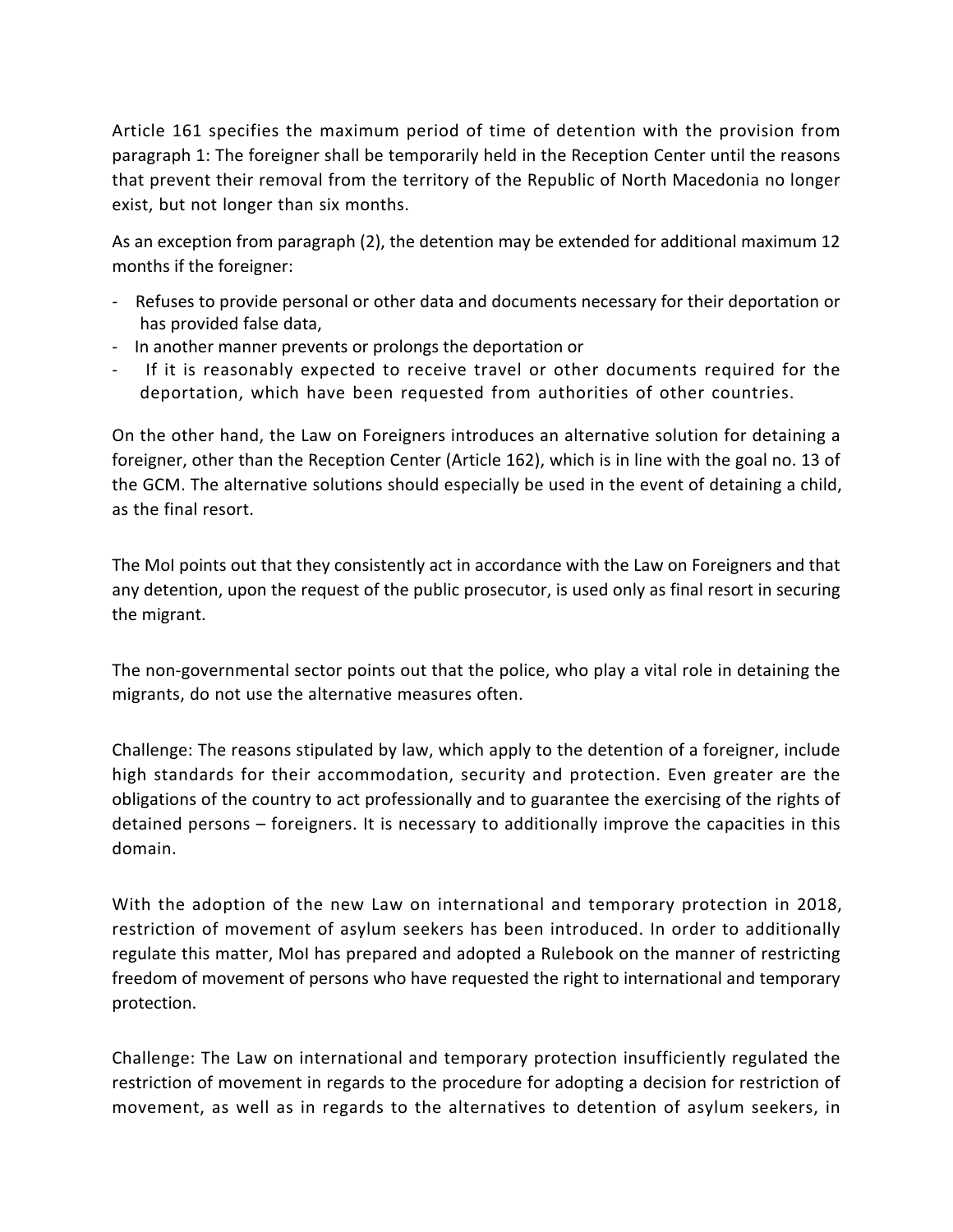particularly children. UNHCR has in that regard shared its view on the current legal regulative that regulated the restriction of movement.

## **(14) Enhance consular protection, assistance and cooperation throughout the migration cycle**

Improving the consular services provided by the Ministry of Foreign Affairs and strengthening the diplomatic and consular offices of the Republic of North Macedonia abroad is one of the priorities in Macedonian foreign policy. To that end, in the upcoming period activities will be taken to improve the informing of Macedonian citizens about certain consular services, as well as to shorten the time for the procedure required to implement the consular activities, with focus on issuing birth, marriage and death certificates, passports and property documents.

The Macedonian DCOs play an important role in collecting information and acting within the N-VIS system. The progress is evident, but it needs to be developed and to provide services to numerous citizens in many countries.

MFA play a key role in informing foreign DCOs of countries of origin of migrants who have died passing through our country. Additional expansion of the communication network and providing regular communication channels remains to be priority in managing the migration flows.

The stakeholders have identified the progress in the operation of consular protection, assistance and cooperation in this area. However, the need remains for further strengthening and investing in the capacities of the staff in the diplomatic and consular offices abroad, as well as in the institutions in the country who cooperate with them.

### **(15) Provide access to basic services for migrants**

The migrants have the right to access to the basic services that are guaranteed with the international documents and the domestic regulations. To that end, it is in the interest of the Republic of North Macedonia to show integrity in the implementation of the laws, which take care to ensure the compliance with the international standards for migrants and especially for the vulnerable categories and children.

The expertise and support from the international organizations is highly valuable and accelerates the efforts to improve the services for the migrants.

IOM prepared a web application for screening and identification of vulnerable categories of foreigners. The application enables screening, evaluation and referral of vulnerable categories of foreigners through the process and the institutions thereby providing appropriate individual fulfilment of the special needs of the person who is identified as belonging to a vulnerable group. The application specifies the reasons why the person has been referred to that specific institution or the specific officer responsible for a certain specific area.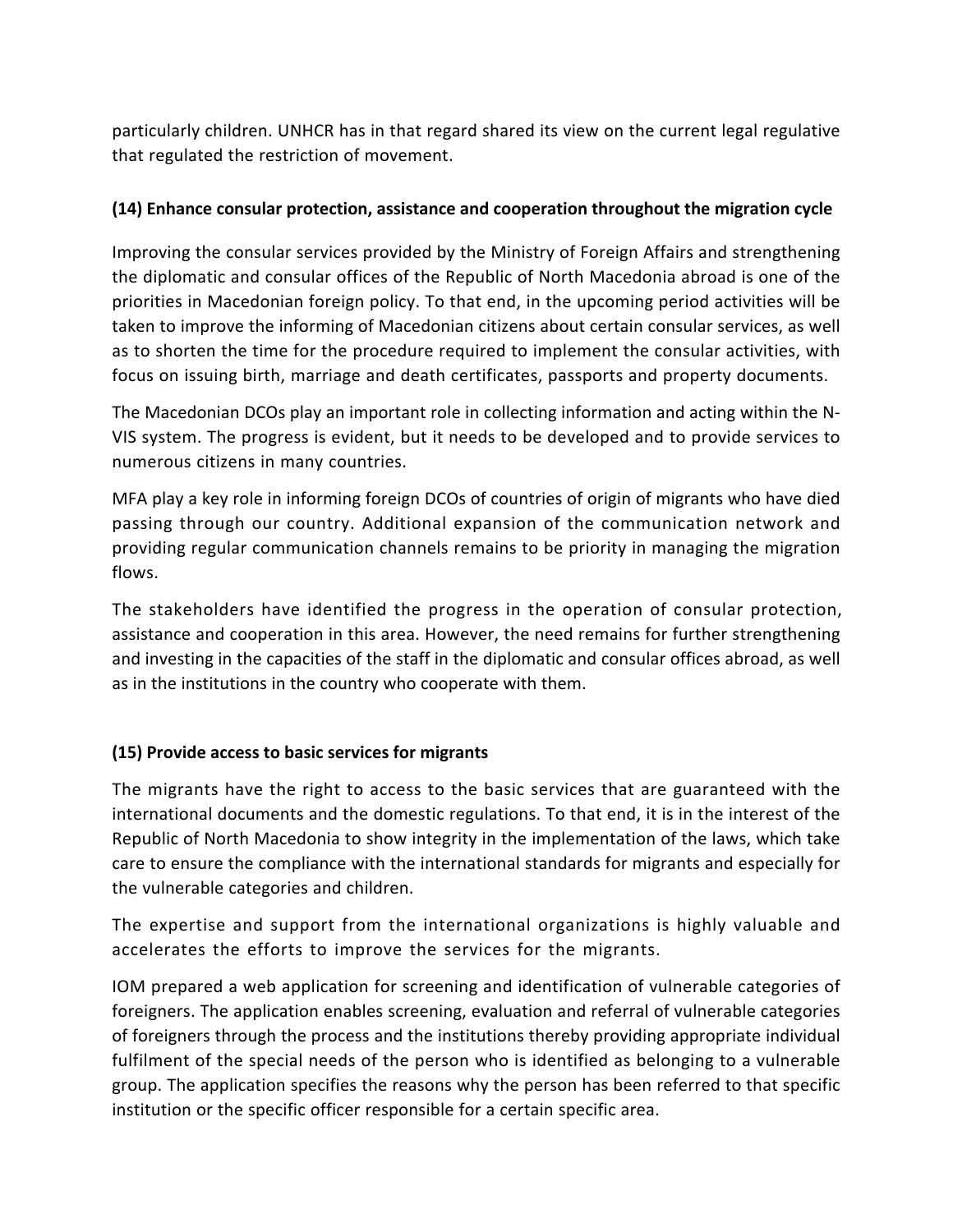The access to social services for persons that have been registered by the MoI in the two reception transit centers in Vinojug and Tabanovce is provided within the reception center by persons engaged through a project – social workers, educators, cultural mediators.

The persons who have acquired status and have regulated their stay have full access to the rights and services that are guaranteed by law, specifically – social security, healthcare, education, employment, housing, integration, etc.

The Red Cross of the Republic of North Macedonia provides first aid to migrants who need such care.

UNICEF supports strengthening of the approach for inclusion of migrant and refugee children in educational programs. The Law on Primary Education, with the amendments from July 2019, has an inclusive approach. During the Covid 19 - related crisis the children asylum seekers in the reception centre for asylum seekers in Vizbegovo were enrolled in regular education, including online classes as per the remote learning module.

Challenge: According to the Law on primary education, children who have previously not been enrolled in classes such as asylum seeker children, refugees and migrants, an assessment needs to be made for the degree of knowledge and their enrolment in an appropriate class, custom learning programs and instruments for checking their knowledge are necessary

IOM, in close cooperation with the Ministry of Health, provides healthcare services for the vulnerable categories of migrants, including their referral to secondary and tertiary medical care.

Additional investments in the institutions that provide services to the migrants are going to contribute to the improvement of the institutional capacities and the services provided.

### **(16) Empower migrants and societies to realize full inclusion and social cohesion**

In the past period, significant progress has been made in creating better conditions for greater inclusion of the migrants. Amendments in the regulations mean continuous integration of UN and EU policies, adjusted to the conditions in the Republic of North Macedonia and creating conditions for better social cohesion.

The Resolution on migration policy in the Republic of Macedonia 2015 – 2020 puts high priority on integration and enabling migrants and societies to implement full inclusion and to have the opportunity for grater social cohesion. The first phase of the integration process has been partially regulated with the provisions of the Law on Social Security, Law on Healthcare, Law on Voluntary Health Insurance, Law on Primary Education, Law on international and temporary protection and the bilateral agreements for social security insurance that North Macedonia has signed with some countries.

Although the rights to social security of foreigners are guaranteed by law, there are certain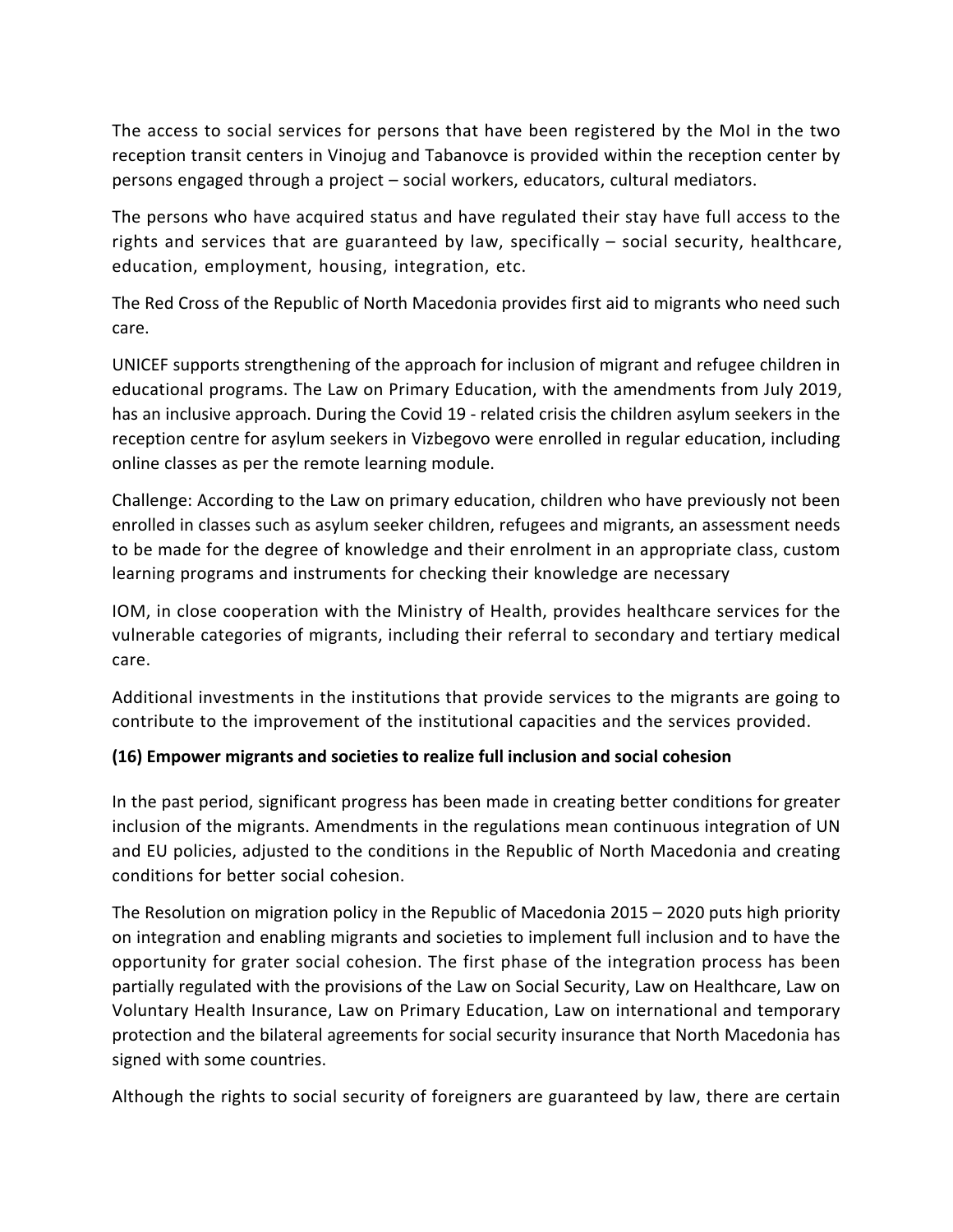difficulties in their implementation. Therefore, there is an evident lack of information services for the foreigners – migrants that would enable the foreigners to get the necessary useful information upon arriving in the country.

The Ministry of Labor and Social Policy prepared a draft version of the new integration strategy for refugees and foreigners and a proposal for an Action Plan 2017 to 2027, which is yet to be adopted.

This strategy, which should be adopted, is going to contribute to further sustainable integration of refugees and foreigners, by providing sustainable institutional solutions for the holders of the measures for integration, optimization of the resources in the implementation of the measures, formalizing the implementation system, informing, monitoring and evaluation of the measures for integration and introduction of policies and models that are going to enable the units of selfgovernment to take ownership of the process of local integration.

Proactive policies are suggested; programs for integration, including early integration to contain activities with the local community.

The MoI and other stakeholders are putting efforts into a comprehensible analysis that would be used to improve the priorities for full inclusion and creating better social cohesion.

# **(17) Eliminate all forms of discrimination and promote evidence-based public discourse to shape perceptions of migration**

High-quality legal solutions and an effective punitive legal system have an effect on strengthening the general prevention, but also efficient actions in the event of discrimination related to a case of migration.

Encouraging dialogue between the immigrants and the local population is the desirable concept for overcoming the problems of xenophobia and discrimination. The MLSP has an important initiative that cooperates with domestic and foreign organizations, including UN organizations for developing campaigns and strategies in mitigating the negative perceptions of migrant issues and participations in events whose goals include the prevention of discrimination. UNICEF puts emphasis on the fact that every child is important and that all children, regardless of their origin, have their rights.

Some media, when discussing migration do not use the terminology as stipulated with the regulations, and whether aware or unaware thereof, mislead to the wrong conclusions.

An important role in Macedonian society is played by the Committee for protection of discrimination. Migration and migrants are not a threat to the domestic population. Education is necessary, in order to learn to recognize xenophobia, with the goal of preventing its spreading, and the advantages of migration will be utilized, which may ensure faster development.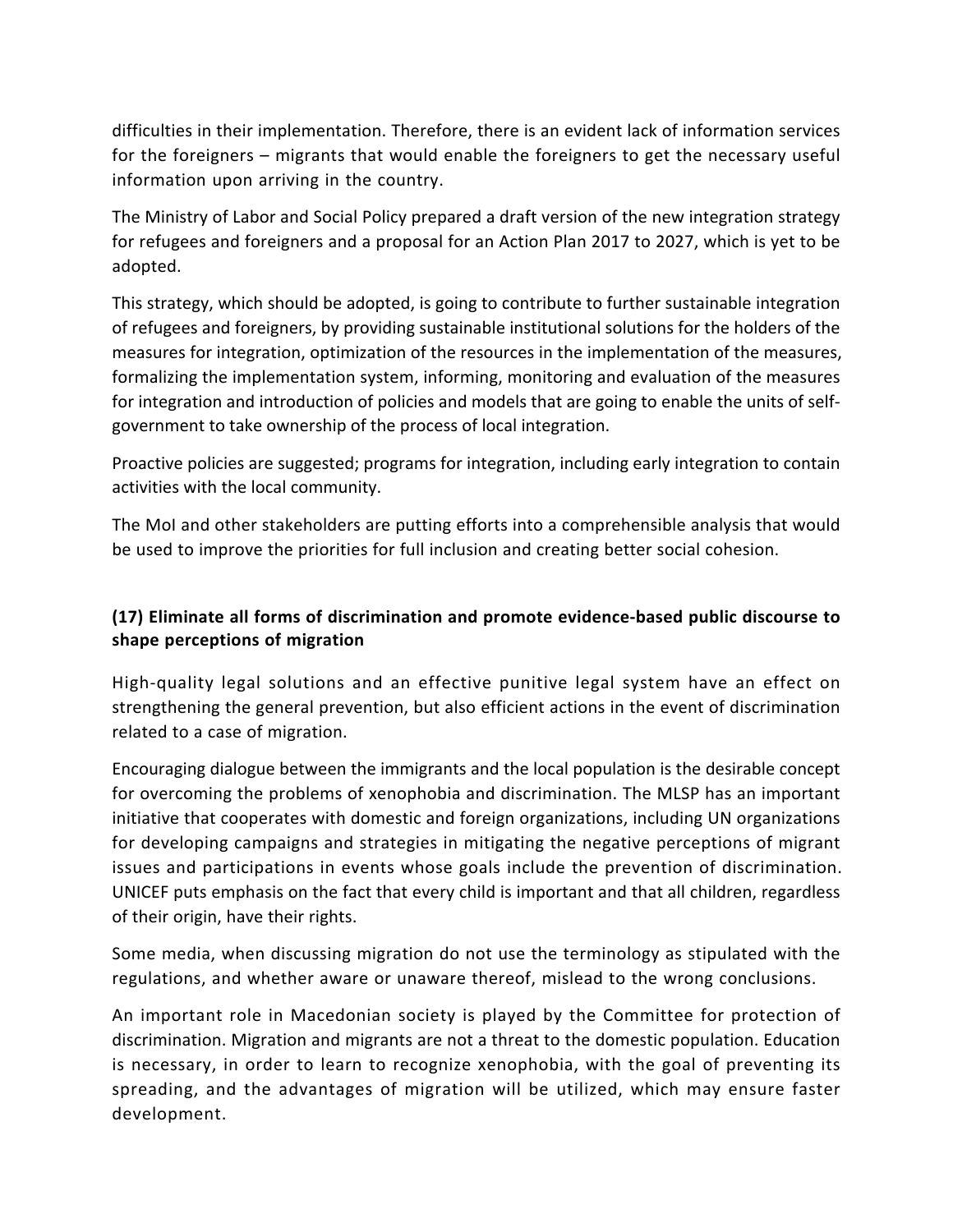The MoI has positive experience from taking part campaigns organized by the National Committee for combating human trafficking and migrant smuggling, annual report for 2019.

Priorities: The stakeholders suggest that research and analyses of the perception of the migrants should be conducted in environments where migrants are present. Furthermore, campaigns are necessary to be implemented with the local community.

# **(18) Invest in skills development and facilitate mutual recognition of skills, qualifications and competences**

It is necessary to produce a clearer and more focused policy for stimulating and developing skills and their recognition for employment. Progress has been made in the process of certification of diplomas from foreign universities in the Republic of North Macedonia.

The MLSP, based on own experiences, but also based on good practices from the implementation of GCM in other countries, in partnership with the MES, is planning to conduct an analysis and program with activities for implementing the measures and more successful integration and reintegration. The economic section of the diaspora from the Republic of North Macedonia may help with their experience, knowledge and expertise. The analysis could be appropriately transposed into the domestic legislation.

# **(19) Create conditions for migrants and diasporas to fully contribute to sustainable development in all countries**

The rise in emigration of highly educated staff, which according to all parameters, can be treated as brain drain, has an effect on the further reduction in highly educated staff in the country, but also on the scope and profile of the available workforce with higher level of education, reduction in the level of human capital, which implies adverse effects in the area of social – economic development in the country, in numerous fields.

The returning migration flows basically carry with them a higher inflow of foreign currencies, growth of investments, transfer of technology and knowhow. Modern-day emigration from North Macedonia has a development potential among the Macedonian diaspora and, if they are motivated, and market preconditions are created, it could have a positive effect on the development in the country. The successful Macedonian businessmen and well-established highly educated staff may give significant contribution for the implementation of projects with sustainable development in their fatherland.

In 2019, the Republic of North Macedonia adopted the Strategy for cooperation with the diaspora, which contains specific measures for the country's better connection and engagement. The specific goals of the Strategy are: mapping the diaspora; systematic determination of the priorities of the diaspora; providing a mechanism for cooperation that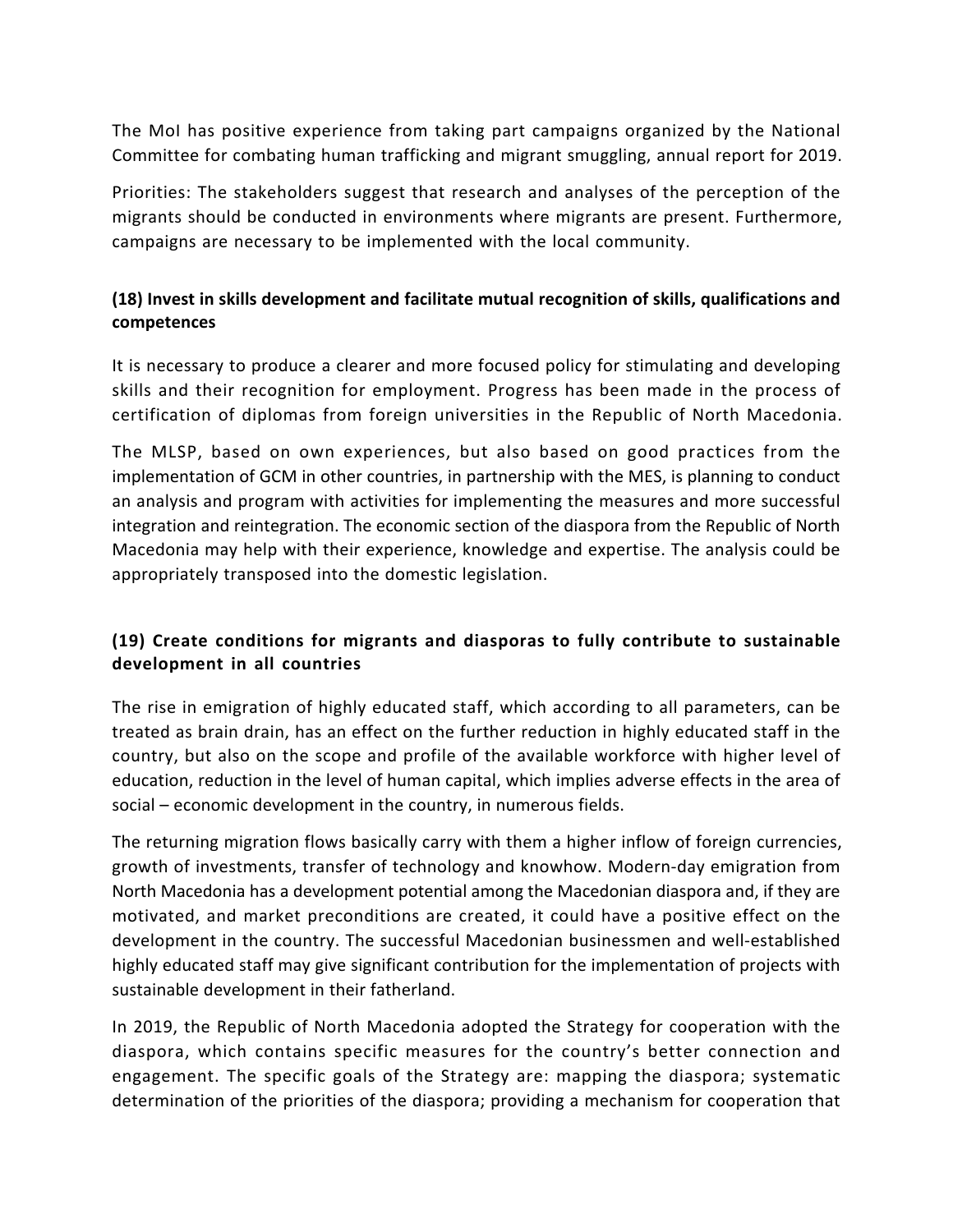would be of mutual benefit for the country and the diaspora; determining the rights and obligations in the political context of the diaspora; establishment of a business cooperation between the Republic of North Macedonia and the diaspora; establishing cooperation regarding educational measures and youth policies between the Republic of North Macedonia and the diaspora.

**The challenge for** the Republic of North Macedonia is to reduce the level of permanent emigration of the population and the workforce, on one hand, and support of the temporary – circular migration in the upcoming period, on the other. The opportunities for utilizing the development potential and the establishment of cooperation with Macedonian citizens abroad, but also encouraging return flows and reintegration, if promoted based on a plan and in coordinated manner, may bring progress in the development of exchange of expertise and investments in the local communities.

### **(20) Promote faster, safer, and cheaper transfer of remittances and foster financial inclusion of migrants**

Regarding the issue of the effects of emigration, according to their importance, foreigncurrency remittances and foreign-currency inflows have a special place, based on transfers from Macedonian citizens abroad. The foreign-currency remittances and foreign-currency inflow are transferred through the banking system, but there are indicators that the majority of the foreign-currency funds are transferred through informal channels. The most common reasons why the citizens transfer the remittances informally, thus knowingly accepting the risk of violating the law, are mistrust in the financial institutions, high prices for services charged by the service providers, sustaining from leaking information to state authorities and the local community regarding the funds available to the owner, and other reasons.

"The development effects of the foreign-currency remittances are determined by the manner of their utilization. All researches conducted in the last decade in relation to the use of foreigncurrency remittances and foreign-currency inflows from Macedonian citizens from abroad show that most of these funds are used for personal consumption, building/purchasing and renovating houses/apartments and their furnishing, organizing family ceremonies etc. This was also confirmed by the research from 2013 according to which 61% of these funds are used for consumption, 16% for investments in real estate, 6% for education, 5% for repayment of debts, etc. The cases where these funds were used for investments in current or new business were rare. Therefore, the foreign-currency remittances have a positive effect on consumption and the standard of living of the households of the migrants, but do not have long-term development effects at the macroeconomic level, especially in conditions of increased consumption of imported goods.

## **(21) Cooperate in facilitating safe and dignified return and readmission, as well as sustainable reintegration**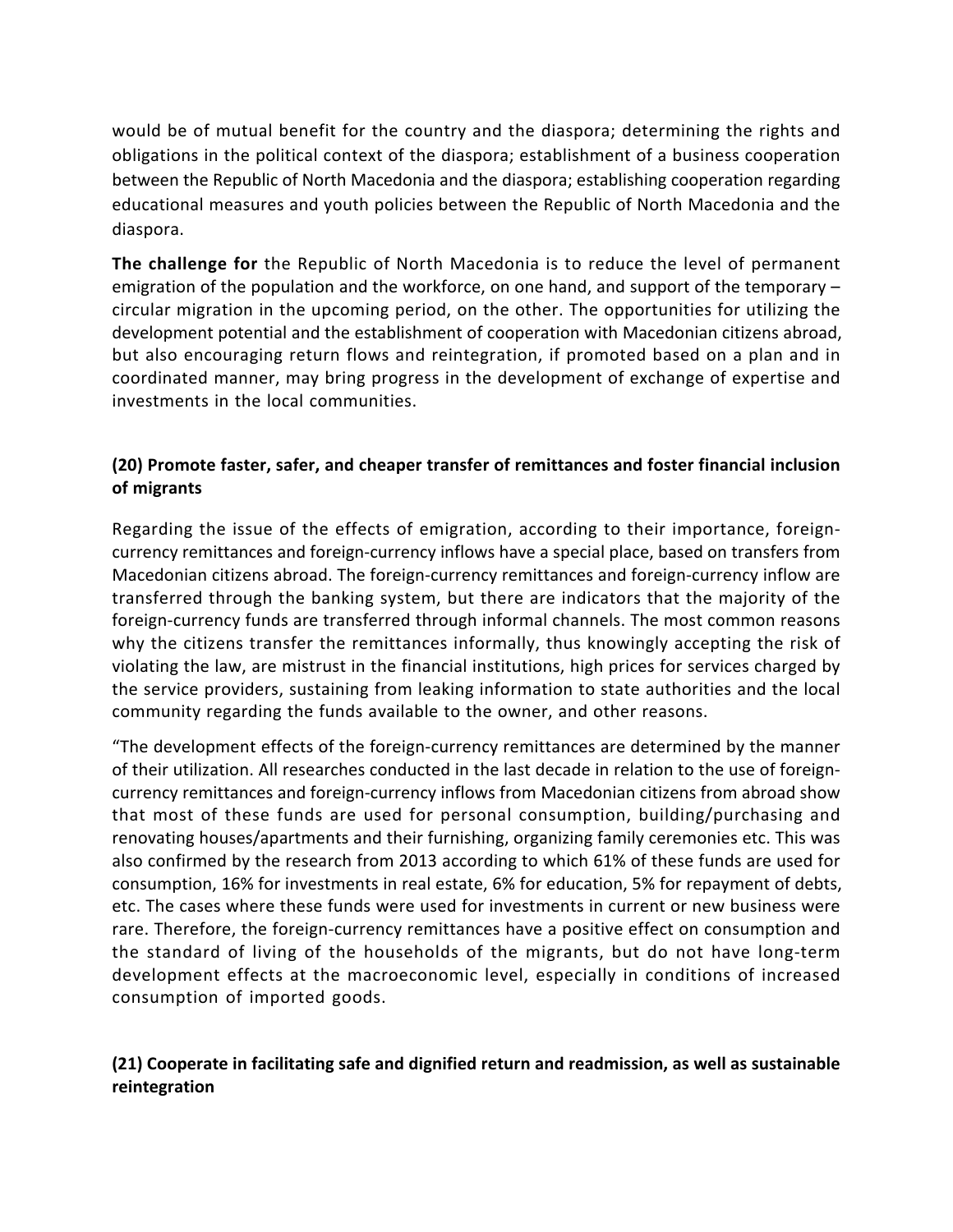The Republic of North Macedonia has an agreement with the European Community for taking over persons with unregulated stay. The agreement is implemented smoothly, and the statistics data from the MoI show that in 2019, 1,300 persons were returned, and in 2016 – 3,500, and in 2015 – 9,000. Most of these persons are Roma people. The authorities in the Republic of North Macedonia, in accordance with the standards of international organizations, are making efforts for the persons who are returned to the country, to be immediately or quickly given rights that had been lost when they left, so that they could more quickly get integrated in the system and have access to social security, healthcare services, education, to have benefits for employment or registering in the Employment Agency.

The institutions are dedicated in their work, but there is lack of a systematic approach.

The Republic of North Macedonia has agreements for readmission with nearly all countries from Europe. The challenge remains for the future conclusion of agreements for readmission with the countries of origin of the migrants. This is difficult to achieve, especially with countries affected with war or countries with unstable democracies.

The stakeholders agree that there is progress in the implementation of the mechanisms for readmission and return of irregular migrants. The MLSP is part of the readmission mechanism, especially active in the part of returning vulnerable persons and minors. The MLSP is also implementing the program for reintegration of readmitted returnees.

It is also useful to refer to the IOM regional analysis regarding the capacities of the countries and what are the obstacles to voluntary return and readmission, which should be presented in 2021.

IOM, in close cooperation with the competent authorities, is implementing programs for assisted voluntary return of those migrants who have no need for international protection to their countries of origin.

The readmission and the accompanying activities are complex route, which requires further strengthening of the institutional capacities and cooperation with the civil society.

# **(22) Establish mechanisms for the portability of social security entitlements and earned benefits**

Until now, the Republic of North Macedonia has concluded bilateral agreements for social security with 21 countries, and in the process of seceding from the former SFRY, the country also took over and applied the Conventions for social security concluded with the SFRY, until the conclusion of a new bilateral agreement for social security, with 5 countries.

This topic needs to be thoroughly and interinstitutionally addressed by GCM, and including the MLSP. The inclusion of relevant state institutions, the civil society and the international organizations could bring progress.

The recognition of the child and ensuring its safety should be in the focus of the solutions of this goal by GCM.